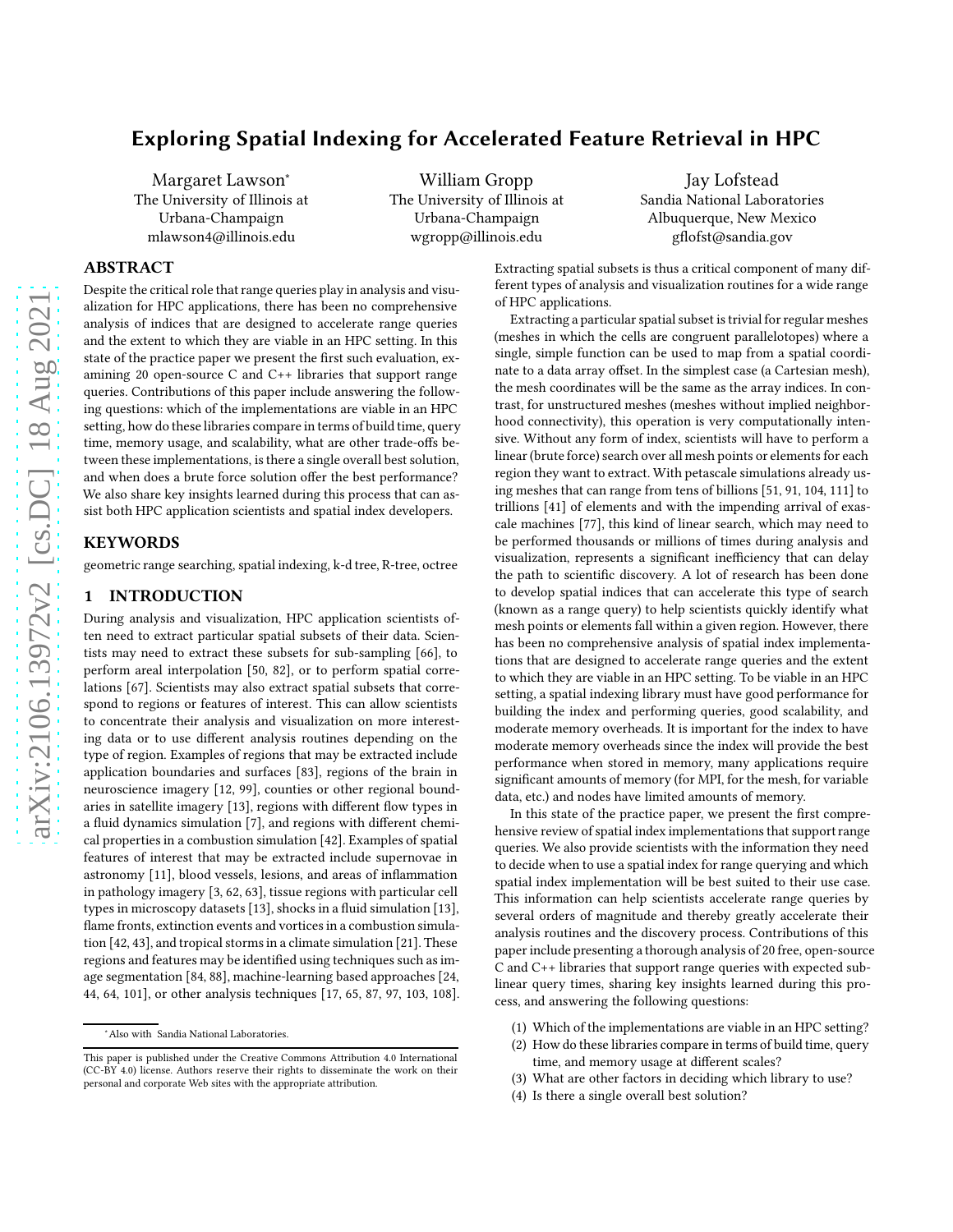(5) When does a brute force solution offer the best performance?

The rest of this paper is organized as follows. Section [2](#page-1-0) discusses related work. Section [3](#page-1-1) provides an overview of the evaluated libraries. Section [4](#page-2-0) presents the evaluation and results. Finally, Section [5](#page-8-0) provides discussion, offers additional insights, and presents areas for future work.

## <span id="page-1-0"></span>2 RELATED WORK

Range queries have been extensively studied in many different branches of computer science including privacy and security [\[106](#page-12-14), [113](#page-12-15)], mobile computing [\[23\]](#page-10-8), networks and other graph-based areas [\[27](#page-11-12), [96](#page-12-16), [102](#page-12-17)], cloud computing [\[31,](#page-11-13) [98,](#page-12-18) [109,](#page-12-19) [112\]](#page-12-20), and databases [\[30](#page-11-14), [46,](#page-11-15) [78](#page-12-21), [81,](#page-12-22) [94\]](#page-12-23). Below we provide an overview of two categories of related work that we find to be most related to the work presented here: theoretical research done on geometric range searching and search structures and research that either directly implements structures that support range queries or evaluates these structures.

## 2.1 Theory: Geometric Range Searching and Geometric Search Structures

Efficient geometric range searching has been the focus of a significant amount of research in the theoretical branch of computer science [\[2](#page-10-9), [10](#page-10-10), [20](#page-10-11), [49](#page-11-16), [54](#page-11-17), [70](#page-11-18), [79](#page-12-24), [80](#page-12-25), [105\]](#page-12-26). This work has invented a number of geometric search structures, and here we present an overview of the three that are most commonly supported by the libraries we evaluate in this paper: octrees, k-d trees, and R-trees.

2.1.1 Octrees. An octree [\[53](#page-11-19)] is a tree in which each internal node has exactly eight children and which is not necessarily balanced. An octree can either be used to recursively partition a 3D space into eight octants (region-based octrees) or to partition a set of 3D points based on their coordinates (point-based octrees). Internally, octrees typically store point data only in the leaf nodes for regionbased octrees and typically store point data both at leaf nodes and internal nodes for point-based octrees [\[35\]](#page-11-20).

2.1.2 K-d trees. K-d trees [\[9\]](#page-10-12) are binary trees that store kdimensional data and represent a recursive subdivision of this data using  $(k - 1)$ -dimensional hyperplanes. Each (non-leaf) level in the tree corresponds to one of the k-dimensions, and each internal node at that level represents a splitting hyperplane for that dimension. K-trees are sensitive to the order in which points are inserted and are not necessarily balanced. Typically the data will be split before the median point along the longest side of the node (the sliding midpoint rule), but other splitting strategies are possible.

2.1.3 R-trees. R-trees [\[47](#page-11-21)] are balanced trees that contain a hierarchy of d-dimensional boxes, where each child node is contained in the box represented by its parent. Depending on the implementation, these partitions may overlap. The leaves either store a ddimensional point or the d-dimensional minimum bounding box of the objects stored in the leaf. These objects may be a set of points or other shapes. R-trees have a minimum and maximum branching

factor for all internal nodes (apart from the root), and there are algorithms designed to build optimal R-trees using bulk (static) construction [\[39](#page-11-22), [61\]](#page-11-23). R\*-trees are an R-tree variant that is designed to minimize coverage and spatial overlap between internal nodes.

## 2.2 Implementations and Evaluations of Structures Supporting Range Queries

Several recent research efforts have implemented data structures that support range queries. However, to our knowledge, none of these implementations are open-source. This includes the development of a query processing technique for unstructured tetrahedral meshes in PostgreSQL [\[82\]](#page-12-0), intersection queries in PostGIS [\[26](#page-10-13)], point, range and polygon queries in Microsoft's SQL Server [\[86](#page-12-27)], and parallel range queries using GPUs [\[56](#page-11-24), [68,](#page-11-25) [74,](#page-11-26) [75](#page-11-27), [89](#page-12-28), [107\]](#page-12-29). One project performed a comparison of nearest neighbor search implementations and included some evaluation of range queries [\[32\]](#page-11-28). However, this work only considers six of the libraries we evaluate here, collects range query results only for artificial datasets containing 60,000 points, and was performed almost a decade ago.

#### 2.3 Summary

Our work differs from related work in that it focuses on spatial index implementations that are open-source and which support range queries. Most related work is focused on structures that are theoretical rather than implemented, structures that do not offer range queries, or structures that offer range queries but are not open-source. This work also differs from related work in that it evaluates structures for use in HPC and therefore uses significantly larger datasets than those used in related work and offers an analysis of memory requirements, and strong and weak scaling.

#### <span id="page-1-1"></span>3 SPATIAL INDEXING LIBRARIES OVERVIEW

We evaluate 20 libraries that support range queries. To be included in this study, a library has to: provide bindings for C or C++, offer a free, open-source version, and offer spatial indexing that supports range querying (with expected sub-linear query times). We limit our search to libraries with C or C++ bindings since these are the languages most commonly used in HPC for analysis and visualization tasks [\[4](#page-10-14), [58\]](#page-11-29). Only one library, LEDA [\[71](#page-11-30)], is excluded for failing to meet the free, open-source requirement. LEDA offers a free version, but range queries are only offered in its paid version, which costs 3000 euros for pure research efforts. We leave for future work evaluating libraries that offer other language bindings.

Table [1](#page-2-1) contains basic information about the libraries. In the evaluation, we perform box queries since this is the type of query used most commonly in analysis and visualization. For libraries that do not support box queries, we use a sphere (or radius) that is large enough to encompass the box, and then perform a filtering step to ensure exact matches are returned. This will result in a slight performance penalty for these libraries.

Note that some of the libraries share the same name or similar names (e.g., KDTREE and KDTREE2, libkdtree++ and libkdtree). We have added a number (shown in parentheses) after some of these library names to help disambiguate them. For the rest of the paper, we will refer to these libraries using the name appended with the number (without the parentheses).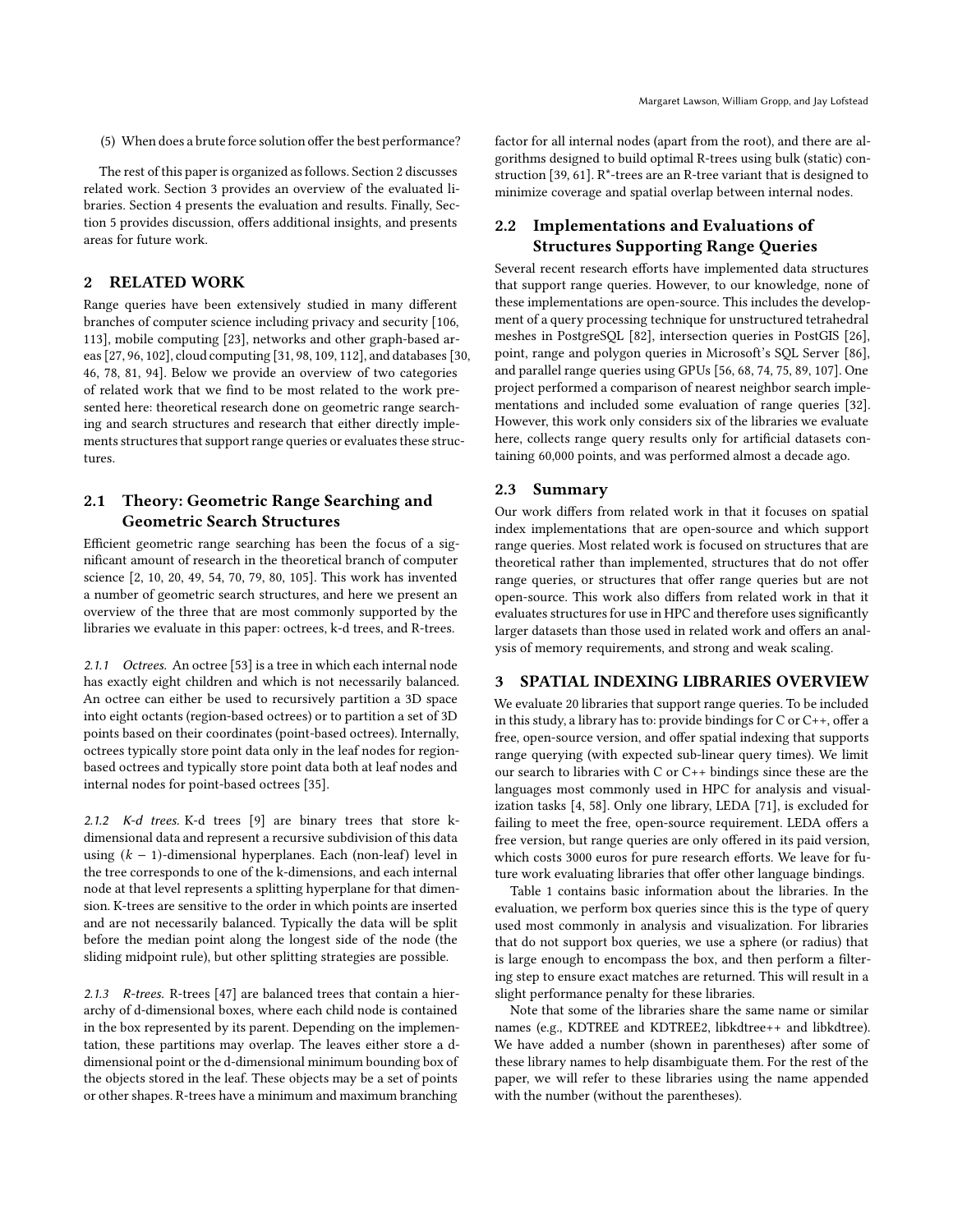<span id="page-2-1"></span>Spatial Indexing for Accelerated Feature Retrieval

Table 1: Basic info. about the libraries evaluated in this paper

| Library                | Ver.   | <b>Tree</b>    | Search           | Data           | Can set        |
|------------------------|--------|----------------|------------------|----------------|----------------|
|                        |        | type           | type             | types          | leaf size      |
| 3DTK [76]              |        | k-d tree       | Box              | Points         | Yes            |
| ALGLIB <sup>[15]</sup> | 3.17.0 | k-d tree       | Box              | Points         | N <sub>o</sub> |
| <b>ANN</b> [6]         | 1.1.2  | k-d tree       | KNN w.           | Points         | <b>Yes</b>     |
|                        |        |                | radius           |                |                |
| <b>ANN</b> [6]         | 1.1.2  | <b>BD-tree</b> | KNN w.<br>radius | Points         | Yes            |
| <b>Boost</b> [40]      | 1.74.0 | R-tree         | Box              | Points, boxes  | Yes            |
| <b>CGAL</b> [33]       | 5.2.0  | k-d tree       | Box              | Points         | <b>Yes</b>     |
| <b>CGAL</b> [33]       | 5.2.0  | Box            | Box              | Points         | No             |
| <b>CGAL</b> [33]       | 5.2.0  | Segment        | Box              | <b>Boxes</b>   | N <sub>o</sub> |
| <b>CGAL</b> [33]       | 5.2.0  | R-tree         | Box              | Points, shapes | No             |
| <b>FLANN</b> [72]      | 1.9.1  | k-d tree       | Sphere           | Points         | Yes            |
| KDTREE(1) [19]         |        | k-d tree       | Sphere           | Points         | No             |
| <b>KDTREE2</b> [55]    | ä,     | k-d tree       | Sphere           | Points         | <b>Yes</b>     |
| KDTREE(3) [5]          |        | k-d tree       | <b>Sphere</b>    | Points         | Yes            |
| KDTREE(4) [100]        | 0.5.7  | k-d tree       | Sphere           | Points         | N <sub>o</sub> |
| libkdtree++ [57]       |        | k-d tree       | Sphere           | Points         | No             |
| libkdtree $(2)$ [28]   | ÷,     | k-d tree       | Box              | Points         | No             |
| libnabo [32]           | 1.0.7  | k-d tree       | KNN w.           | Points         | <b>Yes</b>     |
|                        |        |                | radius           |                |                |
| libspatialindex [48]   | 1.9.3  | $R^*$ -tree    | <b>Box</b>       | <b>Boxes</b>   | Yes            |
| nanoflann [14]         | 1.3.2  | k-d tree       | Sphere           | Points         | <b>Yes</b>     |
| Octree <sup>[8]</sup>  |        | octree         | Sphere           | Points         | Yes            |
| <b>PCL</b> [92]        | 1.11.1 | k-d tree       | Sphere           | Points         | No             |
| PCL [92]               | 1.11.1 | octree         | Box              | Points         | Yes            |
| PicoTree [18]          | 0.5.2  | k-d tree       | Box              | Points         | Yes            |
| R-tree $[45]$          |        | R-tree         | Box              | <b>Boxes</b>   | <b>Yes</b>     |
| Spatial [16]           | 2.1.8  | k-d tree       | Box              | Points, boxes  | No             |
|                        |        |                |                  |                |                |

Insight: few libraries can store mesh elements (shapes/boxes). Since many variables are calculated per mesh element, this is a significant limitation.

For more information about these libraries, readers can look at the Git repository for this project [\[60\]](#page-11-40).

#### <span id="page-2-0"></span>4 EVALUATION AND RESULTS

This section presents an overview of the evaluation setup including the hardware and software, datasets, and scales used in testing. We also present the evaluation results for storage and querying of mesh points and mesh elements at two different scales, and present an analysis of the scalability of the libraries. HPC application data is typically collected for each mesh node or mesh element. This is why we perform an evaluation for both mesh points and elements.

### 4.1 Experimental Setup

All experiments are run on the Vortex machine at Sandia National Labs. Vortex uses RHEL7, and has the following per node: 318 GB high-bandwidth DRAM and dual socket IBM POWER9 CPUs with 22 cores/socket and 4 hardware threads per core (176 total). We use

GCC 10.2.0 to compile all of the libraries apart from PCL, which we can only build with GCC 8.3.1 on Vortex. We use four different evaluation setups, which are described in Table [2.](#page-2-2) All experiments use the same mesh, which was created for a typical [\[29\]](#page-11-41) turbulent low-Mach study that includes solution verification. The turbulent low-Mach study uses meshes that range from around 150 million to 2 billion nodes and elements. The mesh we use is unstructured and has 152.7 million nodes and 152.1 million hexahedral elements. The coordinates are 8 byte doubles. It should be noted that there is no standard in HPC for the number of mesh points or elements assigned per process during domain decomposition. The number will depend on a number of factors such as the computational intensity of the application, the memory per node, and the number of compute hours the scientist has access to. However, using between 10, 000 and 100, 000 nodes or elements per process during a simulation is common [\[22](#page-10-23), [34,](#page-11-42) [36](#page-11-43)[–38](#page-11-44), [52](#page-11-45), [59,](#page-11-46) [90](#page-12-32), [110\]](#page-12-33). Then, during analysis and visualization, scientists will often use a much smaller number of processors (10% or fewer) [\[25,](#page-10-24) [69](#page-11-47), [85\]](#page-12-34) thus resulting in upwards of 100, 000 to 1, 000, 000 mesh nodes or elements per process. This is further evidenced by the fact that analysis and visualization clusters often have far fewer cores and nodes than compute clusters [\[93](#page-12-35), [95\]](#page-12-36). We therefore perform "small" scale evaluation with approximately 1, 000, 000 mesh nodes or elements per process to reflect this common range, and "large" scale evaluation with approximately 10, 000, 000 mesh nodes or elements per process to reflect more extreme use cases. We use OpenMPI 4.1.0 with one hardware thread per (MPI) process. Apart from the weak scaling results, all evaluations use a single node. But, as the weak scaling results demonstrate in Section [4.3.2,](#page-6-0) these results should hold at any scale if the number of processes per node is held constant. This is because each process performs entirely independent work without any need for message passing or coordination, and the indices are also kept entirely in-memory (eliminating the possibility of file system contention).

Table 2: Experiment setups

<span id="page-2-2"></span>

|                          | Mesh points        | Mesh elements        |  |  |
|--------------------------|--------------------|----------------------|--|--|
| 160 procs. (small scale) | $1,227,411/$ proc. | $1,087,807$ / proc.  |  |  |
| 16 procs. (large scale)  | $10,163,37/$ proc. | $10,878,078$ / proc. |  |  |

### <span id="page-2-3"></span>4.2 Performance Evaluations

Each performance evaluation consists of two basic parts. First, each process creates an in-memory instance of the data structure being evaluated and inserts the mesh coordinates or elements for its subdomain (assigned portion of the simulation space). Second, each process performs a set of queries at four different sizes, which we refer to as extra-small, small, medium and large. These queries return approximately 0.001%, 0.1% 1%, and 10% of the data. Each process performs 10,000 queries that are extra-small, 10,000 that are small, 10,000 that are medium, and 1,000 that are large. This allows us to evaluate how the spatial indices perform for retrieving features or regions of interest that range from very small to very large. This testing workload is designed to reflect the real-world scenario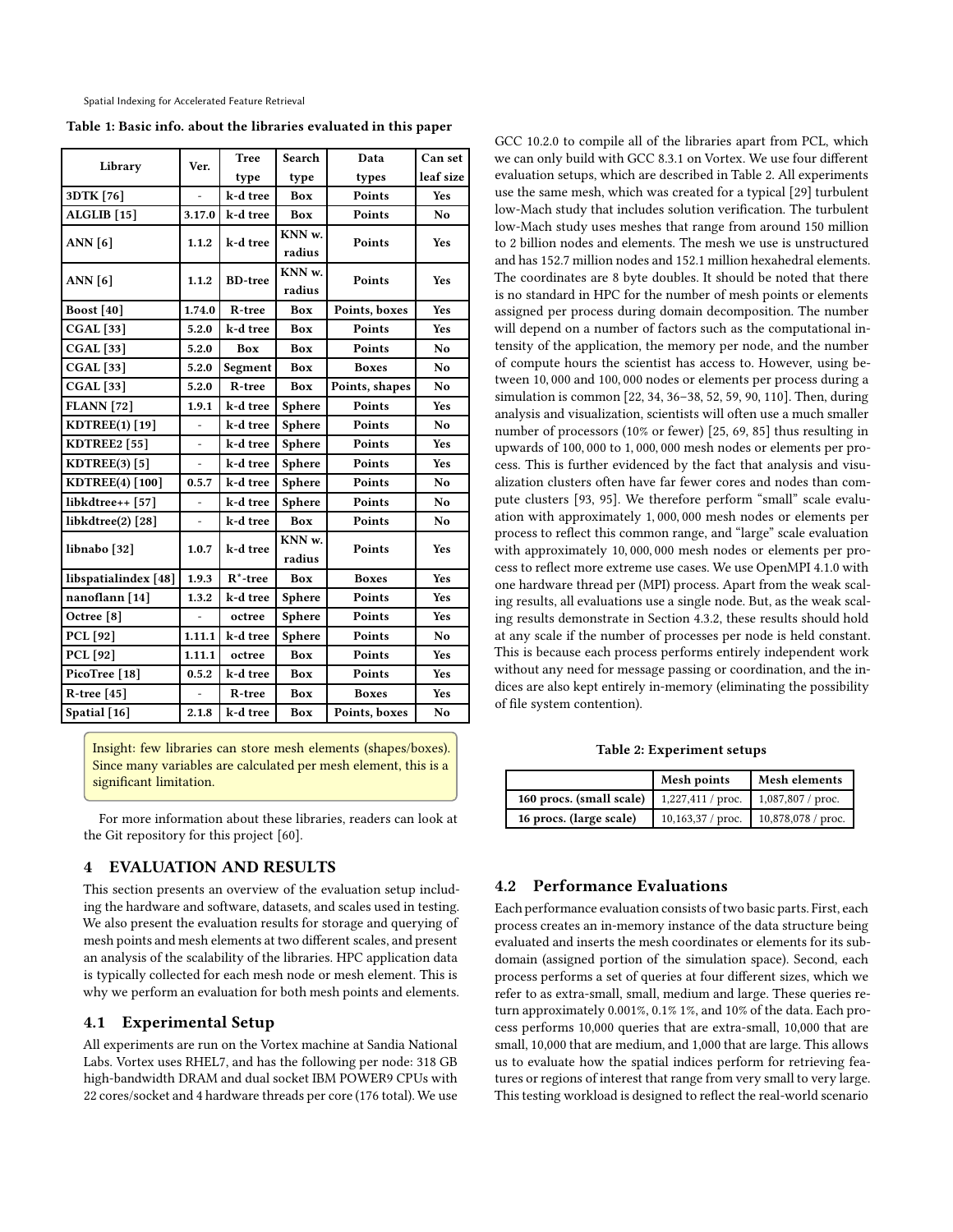described and cited in the introduction: when a scientist performing analysis or visualization with a complex mesh type needs to extract data for particular regions of interest. In the large scale evaluation, we evaluate all libraries that perform within a factor of 10× of the best performing library for each of the query sizes. This helps us to identify which libraries perform "best" across different query sizes and at different scales. For all libraries that allow the user to set a maximum leaf size, we test leaf sizes of 20 and 200. For space reasons, we only present the best result for each library. The full set of results can be found in the Git repository for this project [\[60](#page-11-40)]. Several libraries also offer different insertion algorithms or splitting strategies (for k-d or BD trees). However, we did not find any significant performance differences between these algorithms and have therefore omitted these results to save space. One exception is that we use Boost's STR packing algorithm for all of the Boost tests since it results in dramatically improved results for data that can be bulk loaded (like mesh data). For libraries that offer both static and dynamic trees, we use static trees since the mesh we use in evaluation is static. We perform three runs for each configuration and average the results. After completing the timing results, we also collect memory results using the Massif heap profiler [\[1\]](#page-10-25) from Valgrind 3.16.1 [\[73](#page-11-48)]. For these memory results, we present data only on the construction of the tree since memory increases during querying are transient. We exclude memory allocated as a result of reading in the mesh nodes or elements from the mesh file. We run these tests on a single process that has the amount of data closest to the average (within 3% of the global average).

In addition to the libraries, we evaluate a brute force solution. In the build phase, the solution copies the 2D vector of mesh points or elements using the assignment operator. In reality, no such copy would be required, we merely include this result as a point of comparison. For the queries, the brute force solution performs a linear search checking for each point or element if it intersects the query range. Evaluating the brute force solution allows us to determine how much of a performance advantage the spatial indices offer and to evaluate whether this advantage is sufficient to justify the memory requirements of the index.

In each of the result tables below, for the build throughput (insertions per second), and the query throughput (queries per second), we classify a library's performance as fast (green cell with bolded text) if is within 10× of the best performing library for build time or for the given query size. We classify the performance as moderate (yellow with plain text) if it is within 100×. All other results are classified as slow (red with underlined text). For memory usage, we classify any configuration that uses  $2\times$  or less of the raw memory size as having low memory requirements (green with bolded text), any configuration that uses less than  $5\times$  the raw memory size as having moderate memory requirements (yellow with plain text), and all other configurations as having high memory requirements (red with underlined text). In all cases, the raw data size can be seen by looking at the memory requirements for the brute force solution, which makes a copy of the mesh points or elements. In the tables, memory (abbreviated mem.) indicates the memory used by the tree, while peak memory indicates the maximum memory used while creating the tree.

Insight: some libraries temporarily use large amounts of additional memory making them a poor choice for significantly memory constrained environments.

4.2.1 Small Scale Mesh Points. Each query of extra-small, small, medium, and large size retrieves an average of 0.00104%, 0.100%, 1.03% and 8.85% of the process's assigned mesh points. Even at this small scale, a few libraries run into errors and are thus not included in the results. First, although FLANN and PCL can use GPUs, with 4 NVIDIA Tesla V100 GPUs with a total of 64 GB RAM, they run into out of memory errors. In addition, since they are the only two libraries that support GPUs it is not possible to perform a true cross-library comparison of this capability. Next, the CGAL range tree experiences out of memory errors. Finally, none of the ANN configurations complete within 24 hours. We therefore include results only for the query sizes that complete in these 24 hours.

Insight: only two of the libraries can utilize GPUs and they quickly exhaust the GPUs memory.

The results can be seen in Table [3.](#page-4-0) A few things should be noted about these results. First, as indicated in the table, the libnabo results are for the tree (heap) with  $O(\log n)$  query times rather than the  $O(n)$  linear vector heap. Second, we use KDTREE2's option to rearrange the data for better performance. We found this offers substantially better query performance with only a slight decrease in build throughput. Third, nanoflann allows you to create an adaptor for an existing vector so that the storage is not duplicated. We show the results for both no duplicated data ("nanoflann") and duplicate data ("nanoflann duplicated data"). Finally, three libraries, KDTREE2, libkdtree2, and Octree, have artificially reduced memory requirements because they only support storing coordinate data as floats rather than doubles (and thus offer lower precision).

From the results we can see that the CGAL k-d tree has by far the highest insertion throughput, followed by Octree and the PCL octree. However, even one of the slower libraries, R-tree with a leaf size of 20, builds in approximately 7 seconds so it should be kept in mind that (apart from 3DTK and libspatialindex) all of these trees build quite quickly. This highlights the performance benefits of being able to parallelize construction (and querying) across the processes through domain decomposition, rather than attempting to use a single index for the entire mesh (although this does increase the total memory consumption). Shockingly, CGAL is able to create the k-d tree significantly faster than the brute force solution copies the 2D vector of mesh coordinates. There are a few libraries that perform well across all query sizes: ALGLIB, Boost, the CGAL k-d tree, KDTREE2, libkdtree2, Octree, PicoTree and R-tree.

Insight: query performance is strongly dictated by the number of matching mesh points and when a large number of points are returned, most libraries fail to beat the brute force solution.

The poor performance on the large queries is a reflection of the fact that all of these libraries are tree based and as such can offer a significant performance advantage when a large portion of the search space can be pruned and a significant performance penalty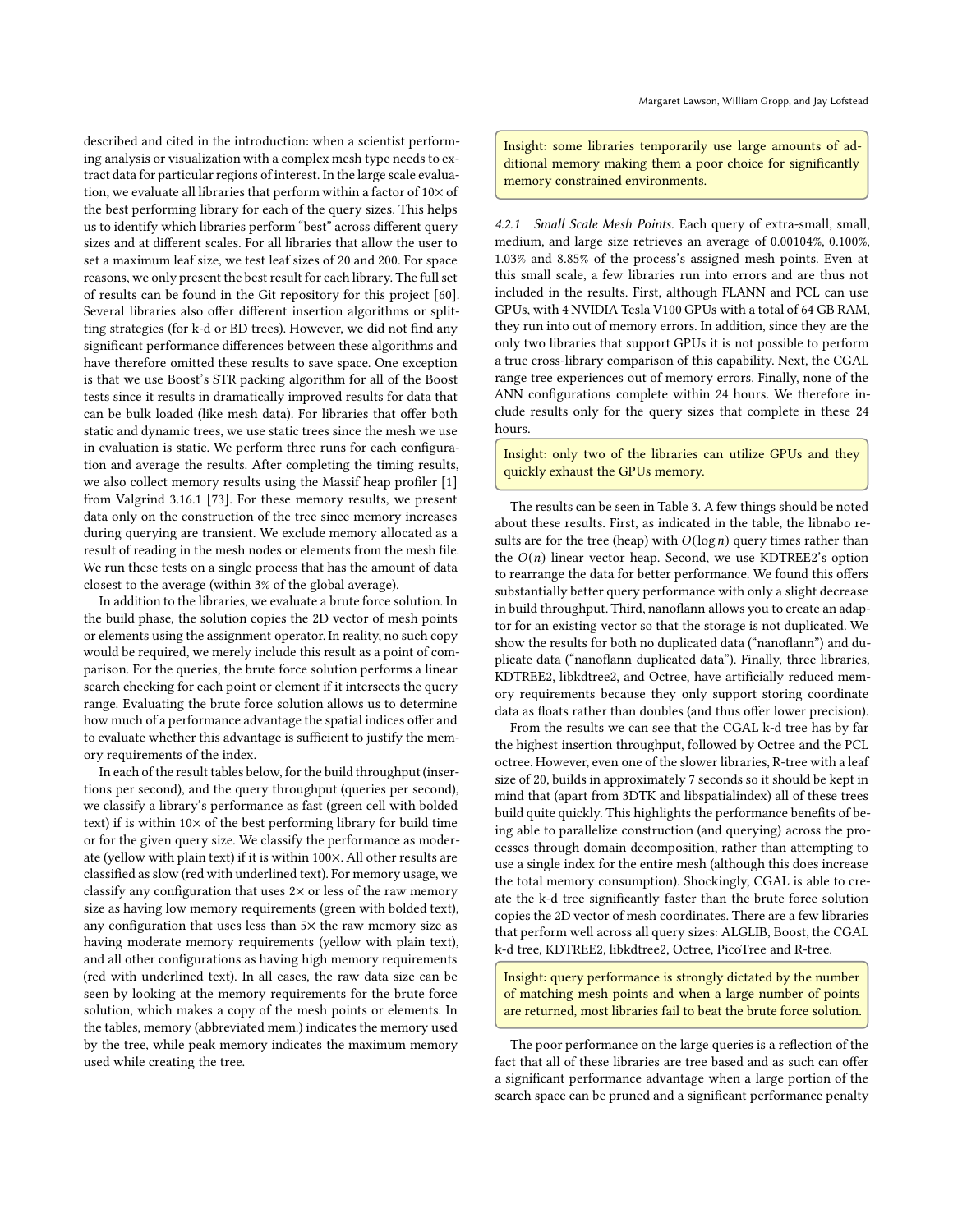<span id="page-4-0"></span>Spatial Indexing for Accelerated Feature Retrieval

Table 3: Small scale results for mesh points (160 processes, ≈1 million points/process). Even at small scale, some libraries perform orders of magnitude better on writing, querying, memory usage. Green is good, yellow is moderate, red is poor $^1\!$ .

|                             | Leaf         | Insertions/sec | X-small     | Small       | Medium      | Large       | Mem. | Peak mem.       |
|-----------------------------|--------------|----------------|-------------|-------------|-------------|-------------|------|-----------------|
| Configuration               | size         | (millions)     | queries/sec | queries/sec | queries/sec | queries/sec | (MB) | (MB)            |
| <b>Brute force</b>          |              | 5.51           | 29.3        | 29.3        | 29          | 27.7        | 29.2 | 29.2            |
| 3DTK                        | 20           | 0.00383        | 10.2        | 9.32        | 7.41        | 3.97        | 612  | $\frac{780}{2}$ |
| <b>ALGLIB</b>               | 8            | 1.11           | 36100       | 2360        | 415         | 69.6        | 152  | 384             |
| ANN k-d tree                | 200          | 1.16           | 35.4        |             |             |             | 54.6 | 54.6            |
| <b>ANN BD-tree</b>          | 200          | 0.704          | 36.1        |             |             |             | 44.9 | 54.6            |
| <b>Boost</b>                | 200          | 2.87           | 47900       | 3660        | 560         | 61.1        | 79.1 | 185             |
| <b>CGAL</b> k-d tree        | 200          | 33.2           | 9690        | 4060        | 625         | 62.9        | 77.2 | 111             |
| <b>FLANN</b>                | 200          | 1.98           | 78.6        | 55.5        | 25.4        | 7.64        | 54.8 | 54.8            |
| KDTREE1                     | $\mathbf{1}$ | 0.388          | 99.5        | 4.9         | 0.901       | 0.18        | 127  | 292             |
| KDTREE2                     | 200          | 2.83           | 10400       | 571         | 97.6        | 19.2        | 45.8 | 45.8            |
| KDTREE3                     | 200          | 1.65           | 5370        | 228         | 35.5        | 6.33        | 59.6 | 127             |
| KDTREE4                     | $\mathbf{1}$ | 0.297          | 563         | 65.3        | 15.3        | 3.55        | 115  | 115             |
| libkdtree++                 | $\mathbf{1}$ | 0.11           | 1120        | 95.8        | 20.2        | 4.49        | 272  | 272             |
| libkdtree2                  | $\mathbf{1}$ | 0.012          | 24000       | 994         | 109         | 12.5        | 285  | 285             |
| libnabo tree                | 200          | 1.5            | 69.1        | 64.5        | 33          | 8.63        | 73.4 | 94.8            |
| libspatialindex             | 20           | 0.00283        | 4290        | 330         | 40.9        | 4.97        | 104  | 196             |
| nanoflann                   | 200          | 0.43           | 83.5        | 59          | 27.4        | 8.45        | 20.7 | 20.7            |
| nanoflann (duplicated data) | 200          | 1.09           | 89          | 61.5        | 28.3        | 8.65        | 69.4 | 79.1            |
| Octree                      | 200          | 4.92           | 8180        | 526         | 98.2        | 20.9        | 29.5 | 29.5            |
| PCL k-d tree                | 15           | 0.708          | 5600        | 256         | 40.4        | 0.965       | 51.5 | 60.5            |
| PCL octree                  | 20           | 4.61           | 140         | 112         | 77.1        | 4.35        | 51.5 | 60.5            |
| PicoTree                    | 20           | 2.12           | 23500       | 1620        | 311         | 57.5        | 105  | 111             |
| R-tree                      | 20           | 0.183          | 42300       | 2720        | 447         | 68.9        | 123  | 123             |
| Spatial                     | $\mathbf{1}$ | 0.451          | 24000       | 330         | 32.3        | 3.6         | 108  | 212             |

when large portions of the tree must be traversed. It should also be noted that all of the libraries use far more memory than the theoretical lower bound of linear storage. Almost all of the libraries use between 2-5× the space needed for just the raw coordinate points (29.2 MB), and several use significantly more than this. Only nanoflann with no duplicated storage is able to use anywhere close to linear memory, but it performs more than 10× slower than the best performing library for all query sizes.

4.2.2 Small Scale Mesh Elements. Each query of extra-small, small, medium, and large size retrieves an average of 0.00213%, 0.212%, 1.68% and 12.68% of the process's assigned mesh elements.

The results of this evaluation are shown in Table [4.](#page-5-0) One library that we test, CGAL's segment tree, runs into out of memory errors, and is therefore not included in the results. In these results we again find that a few of the libraries' data structures perform well across the board: Boost, the CGAL R-tree, and the R-tree library. In this case, the libraries overall use (relatively) far less memory, with most using less than  $2\times$  the memory needed for the raw element coordinate data (47.0MB). Unlike with the point results, here all of the best performing libraries outperform brute force at query sizes (including the large queries) since the brute force solution experiences an approximately 2× slowdown as it now has to consider

two points per vector element (the lower and upper corner of the bounding box) rather than just one.

4.2.3 Large Scale Mesh Points. Each query of extra-small, small, medium, and large size retrieves an average of 0.00117%, 0.0996%, 1.05% and 9.84% of the process's assigned mesh points. Results are shown in Table [5.](#page-5-1) Although at small scale all of these libraries have good performance for all query sizes, here we see the relative performance decline for the KDTREE2, libkdtree2 and Octree libraries, and for the CGAL k-d tree with the extra-small queries. The rest still perform well across the board.

Insight: at large scale the libraries outperform the brute force solution at all query scales. These results can help estimate when the brute force solution offers the best performance.

4.2.4 Large Scale Mesh Elements. The queries of extra-small, small, medium, and large size retrieve an average of 0.00222%, 0.120%, 1.17% and 10.5% of the mesh elements assigned to each process. Results are shown in Table [6.](#page-5-2) Once again, we see that CGAL (this time with an R-tree) struggles with the extra-small queries but has exceptionally fast build throughput, and Boost performs well across the board. Here Boost is the only library that achieves good results in terms of memory requirements given that the raw data takes

 $1A$  complete explanation of the classification scheme can be found in Section [4.2.](#page-2-3)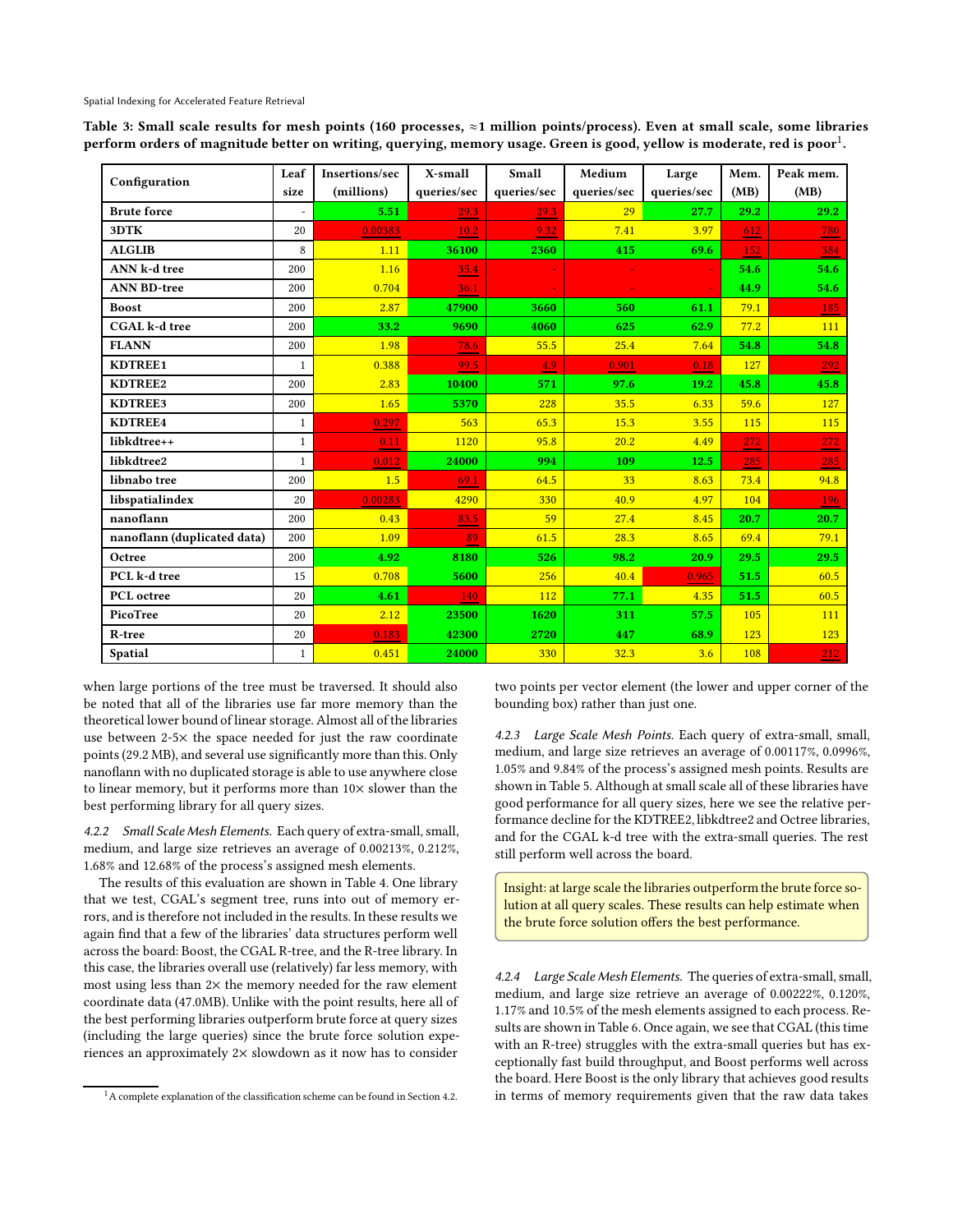<span id="page-5-0"></span>Table 4: Small scale results for hexahedral mesh elements (160 processes, ≈1 million elements/process) for the libraries that support 2D or 3D shapes. We find moderately to significantly reduced performance compared to point storage (Table 3), better average performance compared to brute force, and reduced memory overheads. Green is good, yellow is moderate, red is poor $^2$ .

| Configuration      | Leaf | Insertions/sec | X-small                          | Small<br>Medium                           |             | Large       | Mem. | Peak mem.  |
|--------------------|------|----------------|----------------------------------|-------------------------------------------|-------------|-------------|------|------------|
|                    | size | (millions)     | queries/sec                      | queries/sec                               | queries/sec | queries/sec | (MB) | (MB)       |
| <b>Brute force</b> | ۰    | 2.23           | 15.9<br><b>Service Contracts</b> | 15.8<br>and the control of the control of | 15.7        | 14.9        | 47.0 | 47.0       |
| <b>Boost</b>       | 20   | 2.11           | 36100                            | 2250                                      | 270         | 33.6        | 61.8 | <b>160</b> |
| <b>CGAL R-tree</b> |      | 15.3           | 4170                             | 1420                                      | 228         | 34.8        | 75.3 | 96.3       |
| libspatialindex    | 200  | 0.051          | 2140                             | 213                                       | 32.8        | 4.64        | 72.4 | 227        |
| R-tree             | 200  | 0.18           | 33200                            | 2460                                      | 419         | 67.6        | 102  | <b>102</b> |
| <b>Spatial</b>     |      | 0.393          | 1010                             | 233                                       | 40.2        | 5.78        | 110  | 198        |

<span id="page-5-1"></span>Table 5: Large scale results for mesh points (16 processes, ≈10 million points/process) for libraries that perform best at small scale. Despite the fact that all of these libraries perform well at small scale, significant differences emerge at large scale. Green is good, yellow is moderate, red is poor $^2\!$  $^2\!$  $^2\!$ .

| Configuration        | Leaf | Insertions/sec | X-small     | Small       | Medium      | Large       | Mem. | Peak mem.  |
|----------------------|------|----------------|-------------|-------------|-------------|-------------|------|------------|
|                      | size | (millions)     | queries/sec | queries/sec | queries/sec | queries/sec | (MB) | (MB)       |
| <b>Brute force</b>   | 20   | 4.48           | 8.08        | 8.08<br>__  | 8.04        | 7.71        | 240  | <b>240</b> |
| <b>ALGLIB</b>        | 8    | 1.03           | 29300       | 1270        | 170         | 21.7        | 1180 | 3170       |
| <b>Boost</b>         | 200  | 2.44           | 19400       | 939         | 121         | 15          | 568  | 1500       |
| <b>CGAL</b> k-d tree | 200  | 29.8           | 1660        | 1140        | 143         | 17.6        | 537  | 886        |
| KDTREE2              | 200  | 2.12           | 1610        | 63.1        | 12.3        | 2.65        | 374  | 374        |
| libkdtree2           | 1    | 0.00285        | 7720        | 163         | 16.1        | 1.76        | 2340 | 2340       |
| Octree               | 200  | 3.28           | 1440        | 73.1        | 14.7        | 3.21        | 234  | 234        |
| PicoTree             | 20   | 1.53           | 16200       | 815         | 132         | 23.5        | 852  | 886        |
| R-tree               | 20   | 0.166          | 27000       | 1290        | 175         | 22.5        | 1020 | 1020       |

<span id="page-5-2"></span>Table 6: Large scale results for hexahedral mesh elements (16 processes, ≈11 million elements/process) for libraries that perform best at small scale. CGAL offers the best write performance, R-tree generally offers the best read performance, and Boost does well across the board. Green is good, yellow is moderate, red is poor $^2.$  $^2.$  $^2.$ 

| Configuration      | Leaf<br>size | Insertions/sec<br>(millions) | X-small<br>queries/sec | Small<br>queries/sec | Medium<br>queries/sec | Large<br>queries/sec | Mem.<br>(MB) | Peak mem.<br>(MB) |
|--------------------|--------------|------------------------------|------------------------|----------------------|-----------------------|----------------------|--------------|-------------------|
| <b>Brute Force</b> |              | 2.43                         | 4.34                   | 4.34                 | 4.3                   | 3.97                 | 473          | 473               |
| <b>Boost</b>       | 20           | 1.78                         | 21200                  | 773                  | 80.7                  | 8.95                 | 697          | 1950              |
| <b>CGAL R-tree</b> |              | 15.3 <sub>1</sub>            | 424                    | 530                  | 70.5                  | 8.87                 | 1490         | 1490              |
| R-tree             | 200          | 0.163                        | 17400                  | 968                  | 142                   | 19.2                 | 1060         | 1060              |

472 MB. Once again the R-tree library has significantly slower insertion throughput than the alternative libraries, but offers around a 2× speedup for the medium and large queries.

### 4.3 Scalability Evaluations

In this section, we present an evaluation of the strong and weak scaling for the libraries.

<span id="page-5-3"></span>4.3.1 Strong Scaling. We evaluate the strong scaling by comparing the performance as we use 10× fewer process (16 instead of 160) for the same mesh. As a result, the data per process increases from small to large (by a factor of 8.28× for the point tests and  $10.0\times$  for the element tests). The results are shown in Table [7](#page-6-1) and Table [8.](#page-7-0) The values shown are the factor difference (the large result divided by the small result). For the performance results, we classify the scaling as good (green with bolded text) if it is better than

logarithmic ( $\frac{1}{\log_2 8.28}$  = 0.328 for the points and  $\frac{1}{\log_2 10.0}$  = 0.301 for the elements). We classify the scaling as moderate (yellow with plain text) if it is worse than logarithmic but better than half of logarithmic. All other results are classified as poor (red with underlined text). For the memory results, we classify the result as good (green) if there is a sub-linear increase in memory usage, moderate (yellow) if the increase is greater than linear but less than a 1.5× increase, and poor (red) if there is a greater than 1.5× increase.

4.3.1.1 Mesh Points. As shown in Table [7,](#page-6-1) apart from libkdtree2, the libraries scale very well in terms of insertion throughput and they almost uniformly have a sub-linear increase in memory usage. However, KDTREE2, libkdtree2 and Octree experience significantly worse than logarithmic scaling for most or all query sizes.

 $2A$  complete explanation of the classification scheme can be found in Section [4.2.](#page-2-3)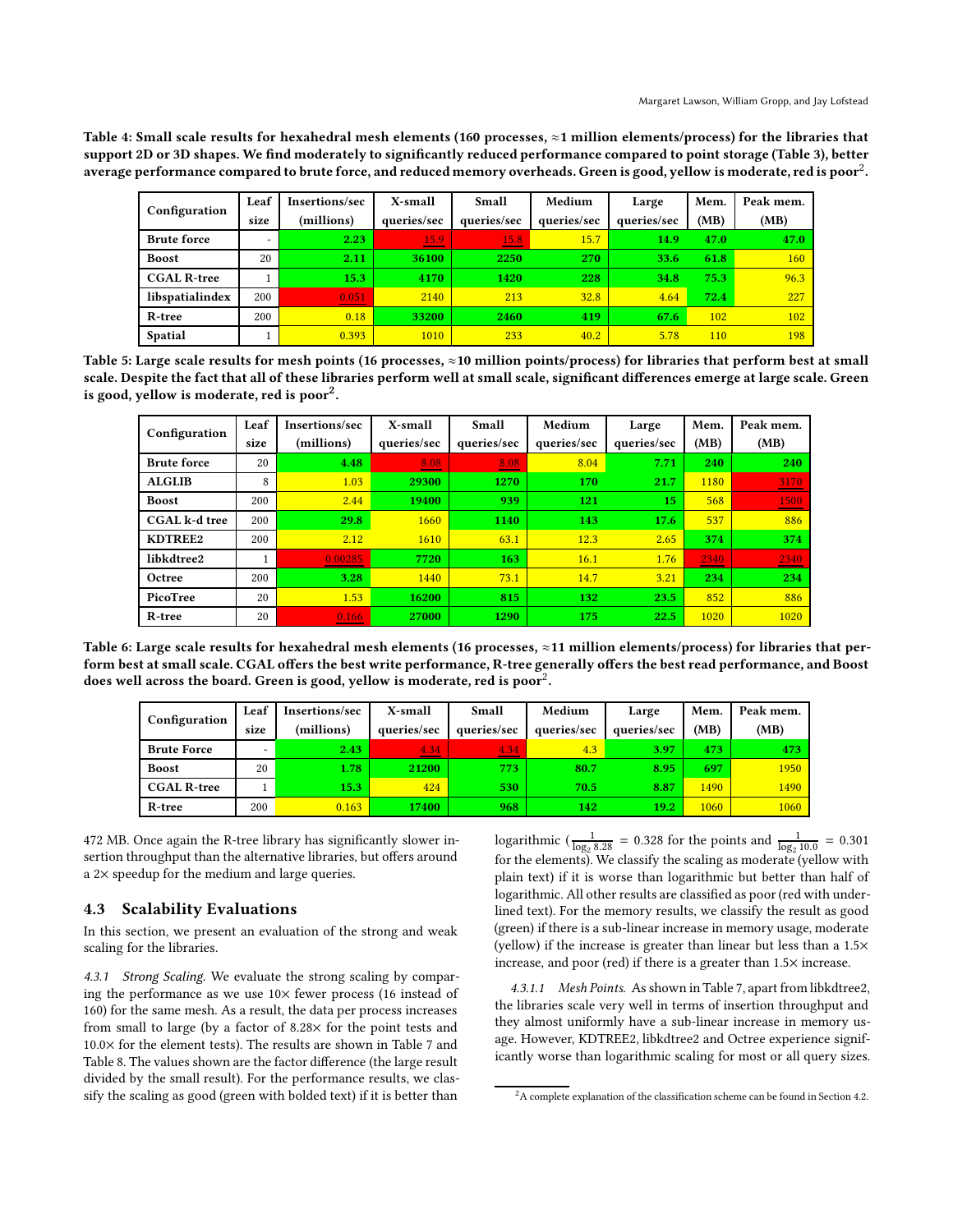| Configuration      | Leaf<br>size             | <b>Insertions/sec</b> | X-small<br>queries/sec | Small<br>queries/sec | Medium<br>queries/sec | Large<br>queries/sec | Mem.<br>(MB) | Peak mem.<br>(MB) |
|--------------------|--------------------------|-----------------------|------------------------|----------------------|-----------------------|----------------------|--------------|-------------------|
| <b>Brute force</b> | $\overline{\phantom{a}}$ | 0.81                  | 0.28                   | 0.28                 | 0.28                  | 0.28                 | 8.22         | 8.22              |
| <b>ALGLIB</b>      | 8                        | 0.93                  | 0.81                   | 0.54                 | 0.41                  | 0.31                 | 7.76         | 8.26              |
| <b>Boost</b>       | 200                      | 0.85                  | 0.41                   | 0.26                 | 0.22                  | 0.25                 | 7.18         | 8.11              |
| CGAL k-d tree      | 200                      | 0.90                  | 0.17                   | 0.28                 | 0.23                  | 0.28                 | 6.96         | 7.98              |
| KDTREE2            | 200                      | 0.75                  | 0.15                   | 0.11                 | 0.13                  | 0.14                 | 8.16         | 8.16              |
| libkdtree2         |                          | 0.24                  | 0.32                   | 0.16                 | 0.15                  | 0.14                 | 8.21         | 8.21              |
| Octree             | 200                      | 0.67                  | 0.18                   | 0.14                 | 0.15                  | 0.15                 | 7.95         | 7.95              |
| PicoTree           | 20                       | 0.72                  | 0.69                   | 0.50                 | 0.42                  | 0.41                 | 8.11         | 7.98              |
| R-tree             | 20                       | 0.91                  | 0.64                   | 0.47                 | 0.39                  | 0.33                 | 8.29         | 8.29              |

<span id="page-6-1"></span>Table 7: Strong scaling results for mesh points. Few libraries have good query scalability. Green is good, yellow is moderate, red is poor $^3.$ 

Only PicoTree and R-tree experience good scaling across the board, with ALGLIB experiencing good scaling at most query sizes. CGAL's k-d tree experiences moderate scaling for most query sizes.

4.3.1.2 Mesh Elements. From Table [8](#page-7-0) we can see that all libraries achieve good scaling for insertion throughput and just miss the cutoff for good scaling for the large query size. For the remaining query sizes, all achieve good scaling apart from CGAL's R-tree with the extra-small query size. Interestingly, they all experience a greater than linear increase in memory usage (in contrast to their sub-linear scaling for point storage), and the CGAL R-tree requires almost 20× the memory despite storing only 10× as many elements.

<span id="page-6-0"></span>4.3.2 Weak Scaling. To evaluate the weak scaling, we use the same setup used for the performance evaluations with one modification: we only perform 1000 extra-small, small, and medium queries and 100 large queries (1/10th as many queries of each category). This number of queries is sufficient to allow us to compare differences between the libraries. Where more than the baseline number of processes (160 and 16) are used, several processes write and read the same mesh data. This allows us to ensure that the performance differences are the result of the weak scaling changes rather than changes in the mesh data. For space reasons, we only present the results for a representative subset of the libraries. For each of the four experiment setups, we present scaling results for one library that performed (more or less) well across the board and one that performed moderately well. This demonstrates how a library should be expected to scale depending on what performance category it falls into. We consider two different weak scaling scenarios: when the number of processes per node is held constant and when the number is varied. The results are shown in Tables [9](#page-7-1) and [10.](#page-7-2) For both scenarios, we compare the results to the performance for the baseline setup used in the performance evaluations (a single node, with 160 processes for a small amount of data per process or 16 processes for a large amount of data). We classify the scaling as good (indicated in green with bold text) if the performance is at most 10% worse than the baseline, moderate (indicated in yellow with plain text) if it is (10% − 25%] worse than the baseline, and poor (indicated in red with underlined text) if the performance is over 25% worse. In each of the tables, the results indicate the percent change from the baseline with a negative number indicating the

operation takes less time than the baseline and a positive number indicating the operation takes longer than the baseline.

4.3.2.1 Fixed Number of Processes per Node. When the number of processes per node is held constant, we would expect to find linear weak scaling (constant performance when the work per process is held constant) since each process performs independent work and does not use shared resources such as the network or file system. To evaluate this, we look at how the performance changes when using 15 or 30 nodes (compared to 1 node). The 15 and 30 node results show very close agreement (within 5%) so we omit the 15 node results for space reasons. The results are shown in Table [9.](#page-7-1)

Insight: the libraries achieve approximately linear weak scaling in all cases. This indicates our results should hold at any scale if the processes per node and work per process are held constant.

<span id="page-6-2"></span>4.3.2.2 Variable Number of Processes per Node. Next, we evaluate weak scaling when a different number of processes per node is used. When a small amount of data per process is stored, we are already maxing out the processes per node (160). We therefore evaluate when 20, 40, 60, and 80 processes per node are used. For space reasons we only present the results for 20 and 80 processes per node. In this case, we use the same number of total processes (160) but vary the number of nodes. For the case when a large amount of data per process is stored, we only use 16 nodes per process (far below the maximum), and therefore keep the number of nodes constant (one) but increase the number of processes per node. For the mesh point case, we present results for when 32 and 80 processes per node are used. For the mesh elements case we present results for when 32 and 64 processes per node are used because with 80 processes we exhaust the node's memory. The results, shown in Table [10,](#page-7-2) are much more varied. The libraries generally scale well when the number of processes per node is only  $2\times$  different from baseline. However, when the number of processes per node is 4, 5 or 8× different the results are sometimes greatly affected. This can be seen when using 64 or 80 processes per node with a large amount of data per process and with 20 processes per node with a

<sup>&</sup>lt;sup>3</sup>A complete explanation of the classification scheme can be found in Section [4.3.1.](#page-5-3)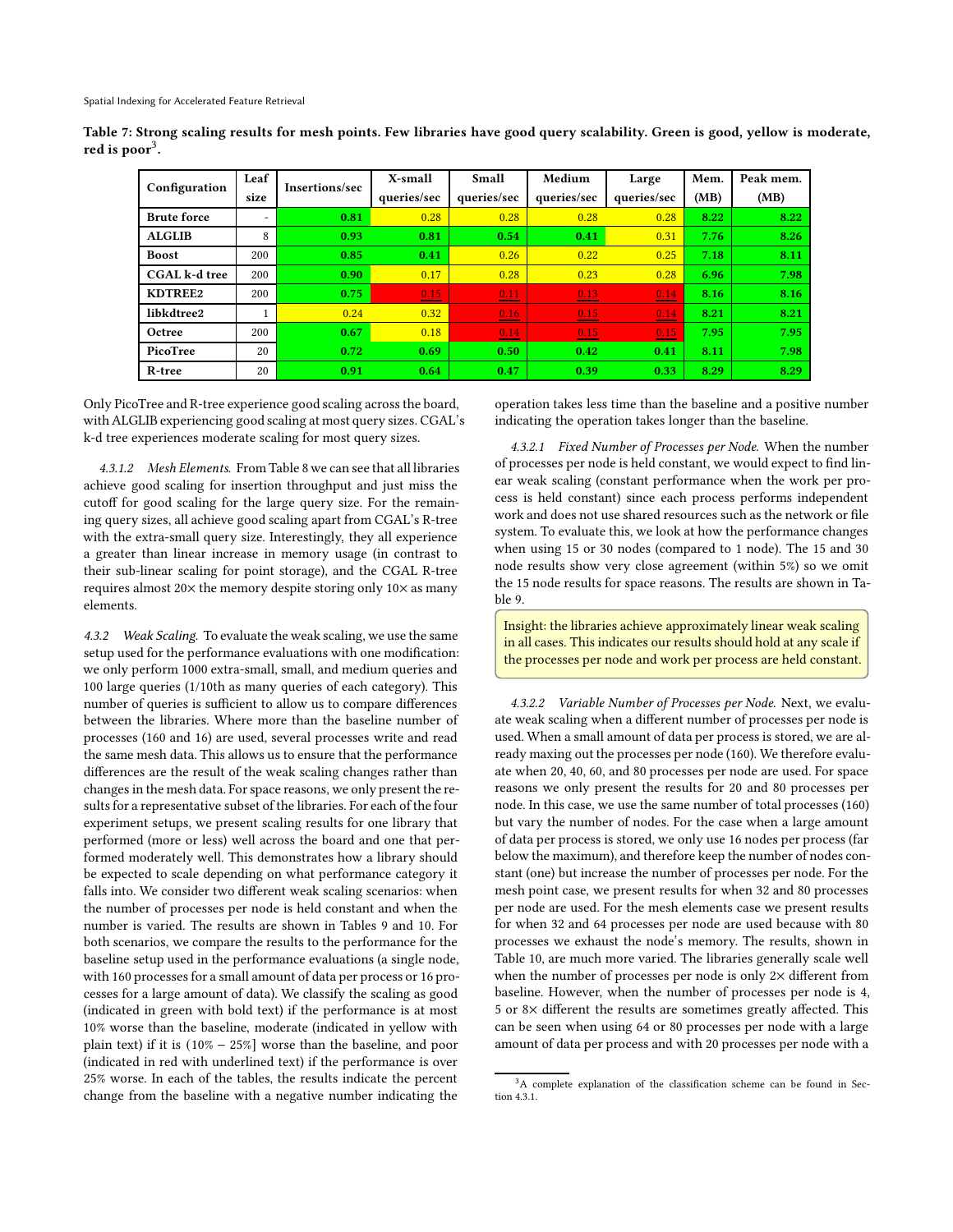<span id="page-7-0"></span>Table 8: Strong scaling results for hexahedral mesh elements. The libraries generally have good scalability apart from large queries and memory overheads. Green is good, yellow is moderate, red is poor $^4.$ 

| Configuration      | Leaf<br>size | Insertions/sec | X-small<br>queries/sec | Small<br>queries/sec | Medium<br>queries/sec | Large<br>queries/sec | Mem.<br>(MB)      | Peak mem.<br>(MB) |
|--------------------|--------------|----------------|------------------------|----------------------|-----------------------|----------------------|-------------------|-------------------|
| <b>Brute force</b> | -            | 1.09           | 0.27                   | 0.27                 | 0.27                  | 0.27                 | 10.0 <sub>1</sub> | 10.0              |
| <b>Boost</b>       | 20           | 0.84           | 0.59                   | 0.34                 | 0.30                  | 0.27                 | 11.3              | 12.2 <sub>2</sub> |
| <b>CGAL R-tree</b> | 20           | 1.00           | 0.10                   | 0.37                 | 0.31                  | 0.25                 | 19.8              | 15.5              |
| R-tree             | 200          | 0.91           | 0.52                   | 0.39                 | 0.34                  | 0.28                 | 10.4              | 10.4              |

<span id="page-7-1"></span>Table 9: Weak scaling results for a representative subset ofthe libraries using a fixed number of processes per node. As expected, the libraries all exhibit approximately linear weak scaling. Green is good, yellow is moderate<sup>5</sup>.

| Configuration        | Leaf<br><b>Size</b> | Data   | Data per<br>proc | Procs | <b>Nodes</b> | Procs per<br>node | <b>Insertions</b> | X-small<br>queries | Small<br>queries | Medium<br>queries | Large<br>queries |
|----------------------|---------------------|--------|------------------|-------|--------------|-------------------|-------------------|--------------------|------------------|-------------------|------------------|
| <b>CGAL</b> k-d tree | 20                  | Points | Small            | 4800  | 30           | 160               | 4.7%              | $-6.4%$            | $-1.1%$          | 2.0%              | 2.2%             |
| <b>KDTREE</b>        |                     | Points | Small            | 4800  | 30           | 160               | 0.4%              | $-4.6%$            | 0.7%             | $-0.6%$           | $-2.0%$          |
| <b>Boost</b>         | 200                 | Elems  | Small            | 4800  | 30           | 160               | $-11.0%$          | $-2.9\%$           | 4.8%             | $-2.7%$           | $-7.9%$          |
| <b>Spatial</b>       | 20                  | Elems  | Small            | 4800  | 30           | 160               | $-2.1%$           | $-48.2%$           | $-2.6%$          | $-0.1%$           | $-2.2%$          |
| <b>ALGLIB</b>        | 8                   | Points | Large            | 480   | 30           | 16                | 0.5%              | 7.9%               | 3.4%             | 5.5%              | 0.3%             |
| KDTREE2              | 200                 | Points | Large            | 480   | 30           | 16                | 0.0%              | 1.4%               | 2.7%             | 2.7%              | 2.3%             |
| <b>Boost</b>         | 200                 | Elems  | Large            | 480   | 30           | 16                | 11.6%             | 19.4%              | 9.8%             | 8.7%              | 1.5%             |
| R-tree               | 200                 | Elems  | Large            | 480   | 30           | 16                | 4.7%              | 0.9%               | $-6.3%$          | $-1.7%$           | $-5.5%$          |

<span id="page-7-2"></span>Table 10: Weak scaling results for a representative subset of the libraries using a variable number of processes per node . Some libraries are more sensitive than others to the number of processes per node. Green is good, yellow is moderate, red is poor $^5\!$  $^5\!$  $^5\!$ .

| Configuration        | Leaf<br><b>Size</b> | Data   | Data per<br>proc | <b>Nodes</b>   | Procs | Procs per<br>node | <b>Insertions</b> | X-small<br>queries | Small<br>queries | Medium<br>queries | Large<br>queries |
|----------------------|---------------------|--------|------------------|----------------|-------|-------------------|-------------------|--------------------|------------------|-------------------|------------------|
| <b>CGAL</b> k-d tree | 20                  | Points | Small            | $\overline{2}$ | 160   | 80                | 21.7%             | 1.3%               | 6.6%             | 3.8%              | $-16.4%$         |
| <b>CGAL</b> k-d tree | 20                  | Points | Small            | 8              | 160   | 20                | 38.9%             | $-48.5%$           | $-19.7%$         | $-28.5%$          | $-79.2%$         |
| <b>KDTREE</b>        |                     | Points | Small            | $\overline{2}$ | 160   | 80                | 7.7%              | 0.4%               | 1.6%             | $-0.3%$           | $-1.9%$          |
| <b>KDTREE</b>        |                     | Points | Small            | 8              | 160   | 20                | 4.7%              | $-5.9%$            | $-4.5%$          | $-5.7%$           | $-6.7%$          |
| <b>Boost</b>         | 200                 | Elems  | Small            | 2              | 160   | 80                | 9.1%              | 15.4%              | 33.7%            | 19.6%             | 11.6%            |
| <b>Boost</b>         | 200                 | Elems  | Small            | 8              | 160   | 20                | $-17.5%$          | $-55.1%$           | $-49.4%$         | $-67.0%$          | $-43.5%$         |
| <b>Spatial</b>       | 20                  | Elems  | Small            | $\overline{2}$ | 160   | 80                | 12.5%             | 1.0%               | 0.9%             | $-0.7%$           | $-2.7%$          |
| <b>Spatial</b>       | 20                  | Elems  | Small            | 8              | 160   | 20                | $-12.2%$          | $-56.9%$           | $-19.6%$         | $-18.0%$          | $-20.5%$         |
| <b>ALGLIB</b>        | 8                   | Points | Large            | 1              | 32    | 32                | $-0.9%$           | $-1.9%$            | 1.3%             | $-4.4%$           | $-14.7%$         |
| <b>ALGLIB</b>        | 8                   | Points | Large            | 1              | 80    | 80                | 17.9%             | 26.3%              | 22.2%            | 16.0%             | 2.5%             |
| KDTREE2              | 200                 | Points | Large            | 1              | 32    | 32                | $-2.7%$           | $-2.4%$            | 0.1%             | $-0.2%$           | $-6.8%$          |
| KDTREE2              | 200                 | Points | Large            | 1              | 80    | 80                | 4.9%              | 0.8%               | 6.2%             | 6.2%              | $-2.5%$          |
| <b>Boost</b>         | 200                 | Elems  | Large            | 1              | 32    | 32                | 14.7%             | 20.3%              | 6.1%             | $-0.5%$           | $-6.5%$          |
| <b>Boost</b>         | 200                 | Elems  | Large            | 1              | 64    | 64                | 25.8%             | 40.7%              | 24.0%            | 14.1%             | $-0.9%$          |
| R-tree               | 200                 | Elems  | Large            |                | 32    | 32                | 7.1%              | $-7.7%$            | $-18.4%$         | $-13.4%$          | $-19.5%$         |
| R-tree               | 200                 | Elems  | Large            |                | 64    | 64                | 7.2%              | 10.8%              | 5.8%             | 12.6%             | 5.4%             |

.

small amount of data per process. For example, with a small number of points per process, the CGAL k-d tree (for points) and Boost library (for elements) both perform dramatically better when only 20 processes per node are used. With a large amount of data per process, we can see that ALGLIB and Boost both perform substantially worse when the number of processes per node is increased.

Thus, some of the libraries are much more sensitive to the number of processes per node that are being utilized.

<sup>4</sup>A complete explanation of the classification scheme can be found in Section [4.3.1.](#page-5-3)

<sup>5</sup>A complete explanation of the classification scheme can be found in Section [4.3.2.](#page-6-0)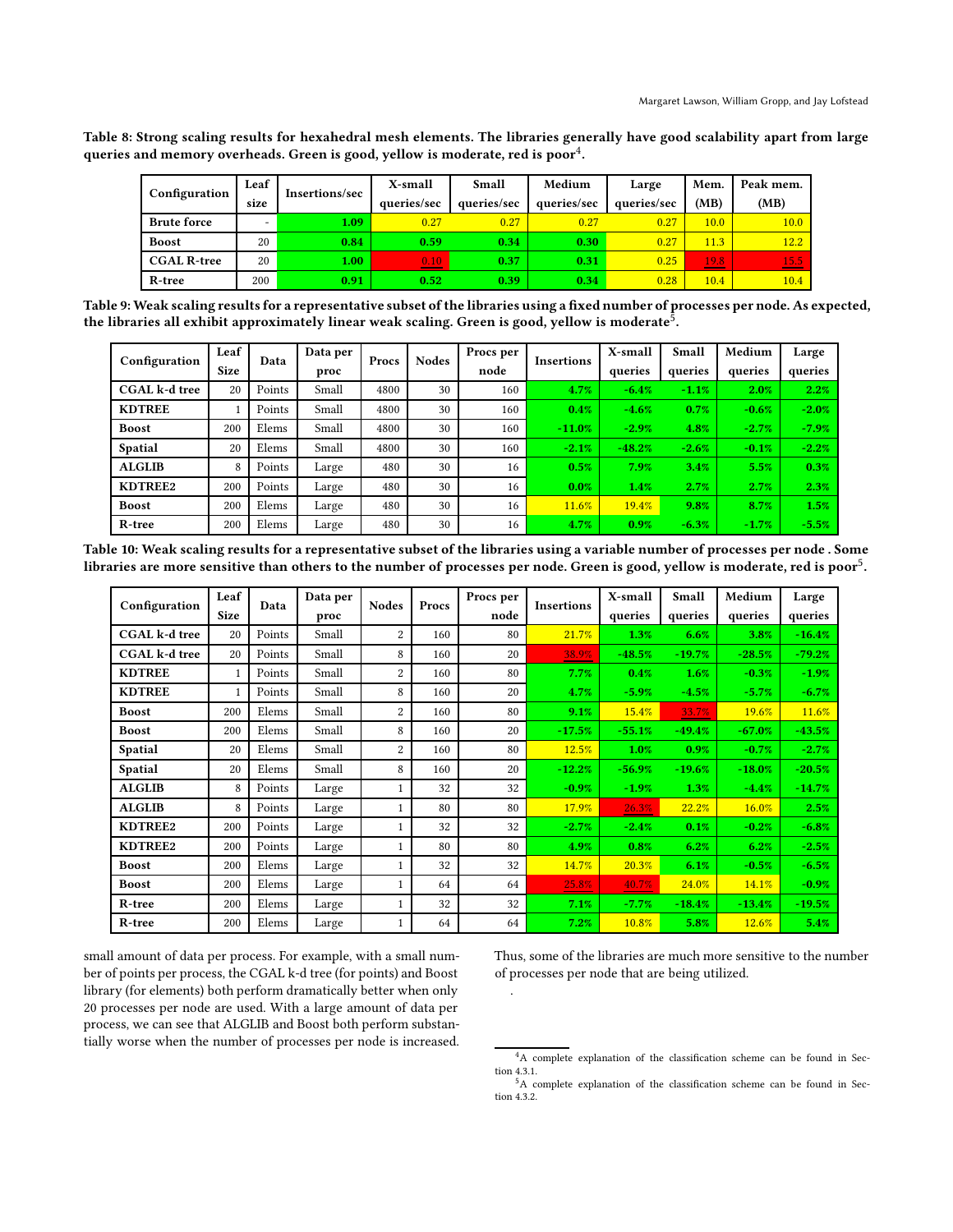### 4.4 Applicability of results

Although we only use a single mesh type in this evaluation (unstructured, hexahedral), we can use these results to estimate the performance we would get with other mesh types. As shown in Tables [3](#page-4-0) through [6,](#page-5-2) query performance is greatly affected by the query size (percent of stored mesh points or elements that match the query), exhibiting an approximately linear relationship. Therefore, any mesh with more densely clustered points or elements near the range being queried should result in decreased performance. Another factor that should affect performance is the shape of the mesh elements. All of the libraries that support mesh elements (2D or 3D shapes) use axis aligned bounding boxes (AABBs) to determine potential intersections. Thus, the more a mesh element deviates from an AABB, the worse the performance because of the increase in tree branches that must be explored and potential matches identified, and the need to use more complex intersection tests to achieve accurate results. Beyond these factors, we would not expect much of a performance difference. Although many of the libraries use data structures that are not necessarily balanced (e.g., octrees or k-d trees), almost all of the indices are balanced. This is accomplished through a combination of bulk loading and re-balance functions. Therefore, we would not expect to find treeheight related performance differences, or edge cases producing dramatically unbalanced trees. We leave as future work directly evaluating how the use of different mesh types affects these results.

Insight: our query results can be used to extrapolate expected performance for different mesh types.

## <span id="page-8-0"></span>5 DISCUSSION, INSIGHTS AND FUTURE WORK

In this work, we set out to answer the following questions regarding the 20 free, open-source C/C++ libraries that support range queries:

- (1) Which of the implementations are viable in an HPC setting?
- (2) How do these libraries compare in terms of build time, query time, and memory usage at different scales?
- (3) What are other factors in deciding which library to use?
- (4) Is there a single overall best solution?
- (5) When does a brute force solution offer the best performance?

The second question has been thoroughly addressed in the evaluation section (see Section [4\)](#page-2-0). In this section we summarize answers to the remaining questions using the evaluation results and offer a number of insights that can assist both HPC application scientists and spatial index developers. We also present areas for future work.

## 5.1 Which of the Implementations Are Viable in an HPC Setting?

As mentioned above, to be viable in an HPC setting, a spatial indexing library must have fast performance for building the index and

performing queries, good scalability, and moderate memory usage. In this section, we discuss which libraries best meet these criteria.

Overall, the results show that for point storage, ALGLIB, Boost, CGAL's k-d tree, PicoTree and R-tree achieve the best query results. KDTREE2, libkdtree2 and Octree perform well at small scale but achieve worse performance at large scale. Of these five best performing libraries, R-tree experiences orders of magnitude worse insertion throughput. Therefore, if the application will be performing a small number of queries (thus resulting in the index construction being a larger proportion of work), the R-tree library should not be used, and CGAL's k-dtree, which offers almost an order of magnitude improvement over the next best library, should be strongly considered. In addition, both the R-tree library and AL-GLIB require around  $4\times$  more memory than is required for the raw data points. Therefore, these are not viable solutions for particularly memory constrained environments. However, for point storage the R-tree library does offer some of the fastest query throughputs. In fact, if many medium and large queries will be performed at large scale the R-tree library offers the fastest solution providing nearly double the query throughput for medium and large queries.

For storing mesh elements, Boost, CGAL's R-tree and the Rtree library offer the best performance. CGAL's R-tree offers close to a 10× improvement in insertion throughput over Boost and a 100× throughput improvement over R-tree both at large and small scales, but generally offers the worst performance of the three for all query sizes (and particularly poor performance for extra-small queries). It is therefore a viable solution if a relatively small number of queries will be performed. Boost has by far the smallest memory usage (although it has the highest peak memory usage) and is thus the best solution for moderately memory constrained environments that can tolerate temporary memory pressure. Finally, the R-tree library almost always offers the best query performance for any query size, performing around 2× better than both Boost and CGAL for the medium and large queries at both small scale and large scale. It is therefore a viable solution when slightly higher memory usage can be tolerated, and a large number of queries will be performed.

It is worth emphasizing that all of the best performing libraries use significantly more memory than the raw data size and therefore are not suitable for severely memory constrained environments. If memory is severely constrained, we would recommend nanoflann with a data adapter (which is very simple to write), which results in sub-linear memory usage, or the Octree library for point storage and the Boost library for element storage. For severely space constrained environments, there is another simple option: store floats rather than doubles. This will cut memory requirements approximately in half. We expect that four bytes worth of precision will be sufficient for range queries in most cases given that the spatial index is not taking the place of the mesh coordinate storage, but rather is offering an additional data structure on top (users therefore are not losing mesh precision, simply a small amount of query precision). It should also be kept in mind that it is the number of mesh points per process that determines the total structure size rather than the dataset size. Most simulations store a large number of variables (anywhere from 5-100) and a large number of timesteps (anywhere from 100-100,000) and the number of mesh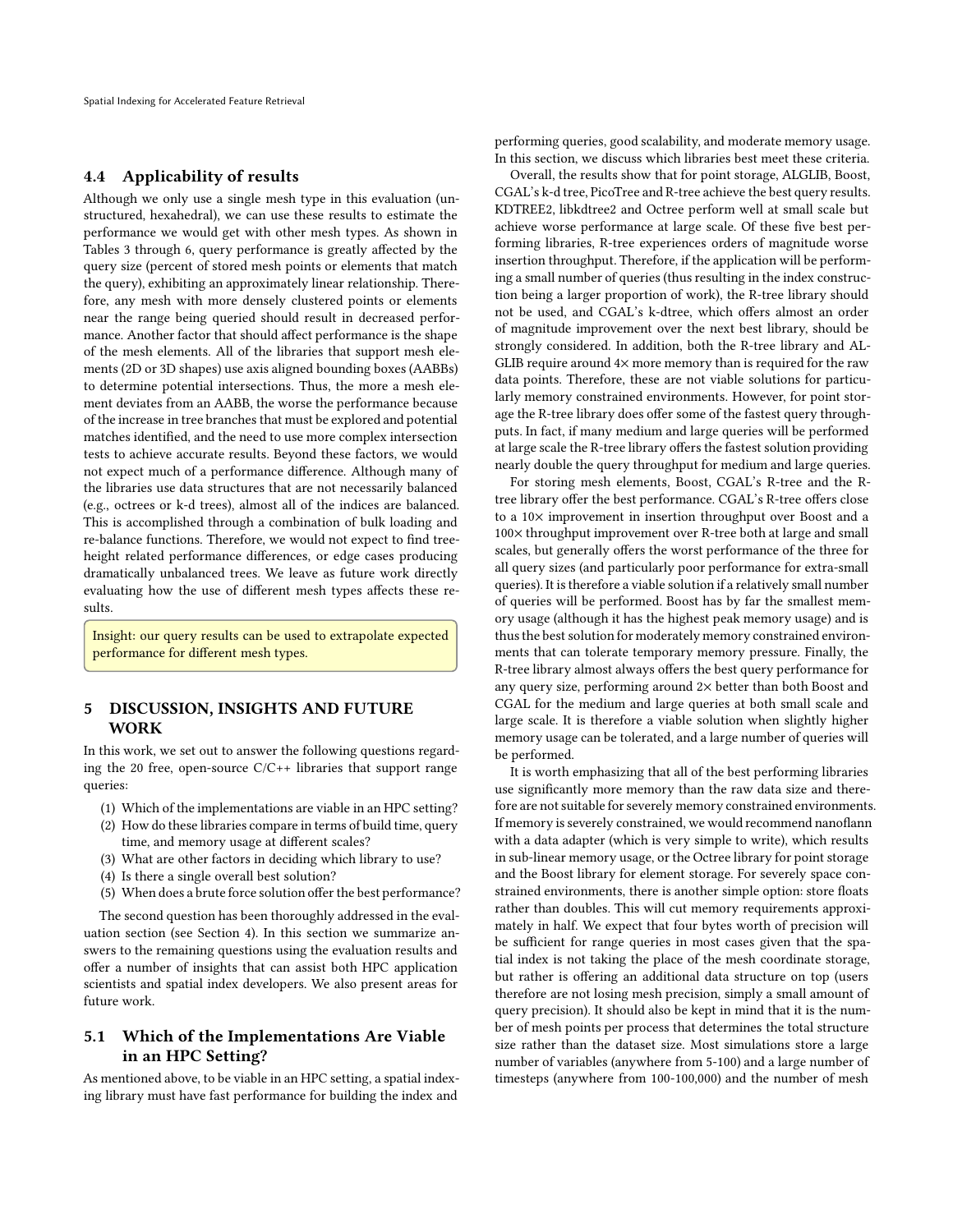coordinates or elements will therefore be a relatively small fraction of the overall dataset. It is also worth emphasizing that, given how quickly these structures can be created, they can easily be generated on the fly and therefore will not require any long-term storage.

## 5.2 What Are Other Considerations in Deciding Which Library to Use?

There are a large number of different factors to consider when deciding which library to use. Due to space constraints, we will only discuss a few of the most important additional factors here, but a more complete overview can be found in the Git repository for this project [\[60](#page-11-40)].

5.2.1 Ease of Use. All of the libraries are easy to use when compiling a project. CGAL, PicoTree and R-tree are header only libraries. For ALGLIB you simply link your executable to the necessary sources, and for Boost you link to the library, which is widely available and easy to compile. However, the libraries differ greatly in terms of their flexibility for data storage. ALGLIB can only store numeric data (coordinates, integer tags, and N additional real values per coordinate). Boost and CGAL offer significant flexibility in what data can be stored, but require the data to be based on classes defined in the library. For Boost this requires containing a boost::geometry::model::point/box as part of what is inserted (for point and box storage). For CGAL, this is more complex. Here is an overview of the definitions we used to create a k-d tree that contains 3D points and query it using a bounding box.

```
typedef CGAL::Simple_cartesian<double> cgal_kernel;
typedef cgal_kernel::Point_3 cgal_pt;
typedef boost::tuple<cgal_pt,uint32_t> cgal_pt_w_index;
typedef CGAL::Search_traits_3<cgal_kernel> cgal_traits;
typedef CGAL::Search_traits_adapter<cgal_pt_w_index,
   CGAL::Nth_of_tuple_property_map<0, cgal_p_w_index>,
   cgal_traits> Traits;
typedef CGAL::Sliding_midpoint<Traits> cgal_split_rule;
typedef CGAL::Kd_tree<Traits> cgal_kd_tree;
typedef CGAL::Fuzzy_iso_box<Traits> cgal_box;
```
CGAL is nearly infinitely flexible, but the extensive documentation only demonstrates a small fraction of how its capabilities work and can be combined, resulting in a substantial challenge even for experienced coders. PicoTree allows you to very easily create a custom class and is incredibly simple to use overall. The R-tree library is the simplest to adapt to the evaluated use-case since it allows you to indicate an element data type, and thus does not require any modifications (or custom classes) for use in this work.

5.2.2 Support and Documentation. Of the five best performing libraries, only ALGLIB offers commercial support. ALGLIB's commercial version also provides multithreading support and SIMD usage. ALGLIB, Boost and CGAL all offer substantial documentation. PicoTree and R-tree offer little to no documentation but this is somewhat offset by the fact that they have much smaller and simpler code bases, making it much easier to find relevant functions.

5.2.3 Static vs. Dynamic Trees. ALGLIB offers only static trees, Boost offers dynamic trees (with support for bulk loading), CGAL's

k-d tree supports deletion but is not self balancing, CGAL's R-tree is static, PicoTree offers static trees only, and R-tree offers dynamic trees. Therefore, only Boost, CGAL's k-d tree or R-tree would be suitable for dynamic environments.

5.2.4 Theoretical Performance Bounds. All of the five best performing libraries for storing points use either a k-d tree (ALGLIB, CGAL's k-d tree, PicoTree) or an R-tree (Boost, the R-tree library). For element storage, all of the best performing libraries use an R-tree (Boost, CGAL's R-tree and the R-tree library). Both k-d trees and R-trees can answer a range query in  $O(n^{1-1/d}+k)$  time [\[2\]](#page-10-9) whereas octrees can answer range queries in  $O(\log n)$  time [\[53\]](#page-11-19). Therefore, it is perhaps a bit surprising that none of the best performing implementations are octrees. Given the wide range of performance we see across the libraries for each tree type, we should expect the library's implementation to be a much greater factor in determining performance than the theoretical bounds of the data structure.

## 5.3 Is There a Single Overall Best Solution?

As the evaluation section makes clear, there is no universally good library that achieves fast build throughput, fast query throughput for all query sizes and uses close to linear memory. However, Boost, CGAL and R-tree offer some of the best performance at large and small scales and have the advantage of being able to support both points and boxes. Of the three libraries, Boost offers the best overall performance in terms of good build and query times (and has the lowest memory usage), while CGAL offers the best build times and R-tree offers the best query times. There is therefore no single best solution, but rather the answer will depend on the problem scale, memory availability, the number of queries to be performed and the fraction of stored data that is expected to match the queries. In addition, as discussed in the next section, there are circumstances under which the best library to use is no library.

## 5.4 Under What Circumstances Does a Brute Force Solution Offer the Best Performance?

The results demonstrate that if many of the queries will retrieve 10% or more of the stored mesh data, and if there is a small amount of data per process (e.g., less than 10 million points or elements), then one should strongly consider using a brute force solution. The libraries evaluated in this paper offer the best performance when the search space can be substantially reduced (pruning branches) and pay a large performance penalty for the  $\log n$  tree traversals when a large portion of the tree must be searched. In addition, as discussed previously, all of the libraries require significantly more memory than the raw data requires, and therefore the brute force solution should be used if users are severely memory constrained.

#### 5.5 Future Work

We leave as future work evaluating these libraries for dynamic use (e.g., if adaptive mesh refinement is used) and for mesh elements that are more complex shapes. We also plan to assess the portability and software design choices of the libraries, and to evaluate how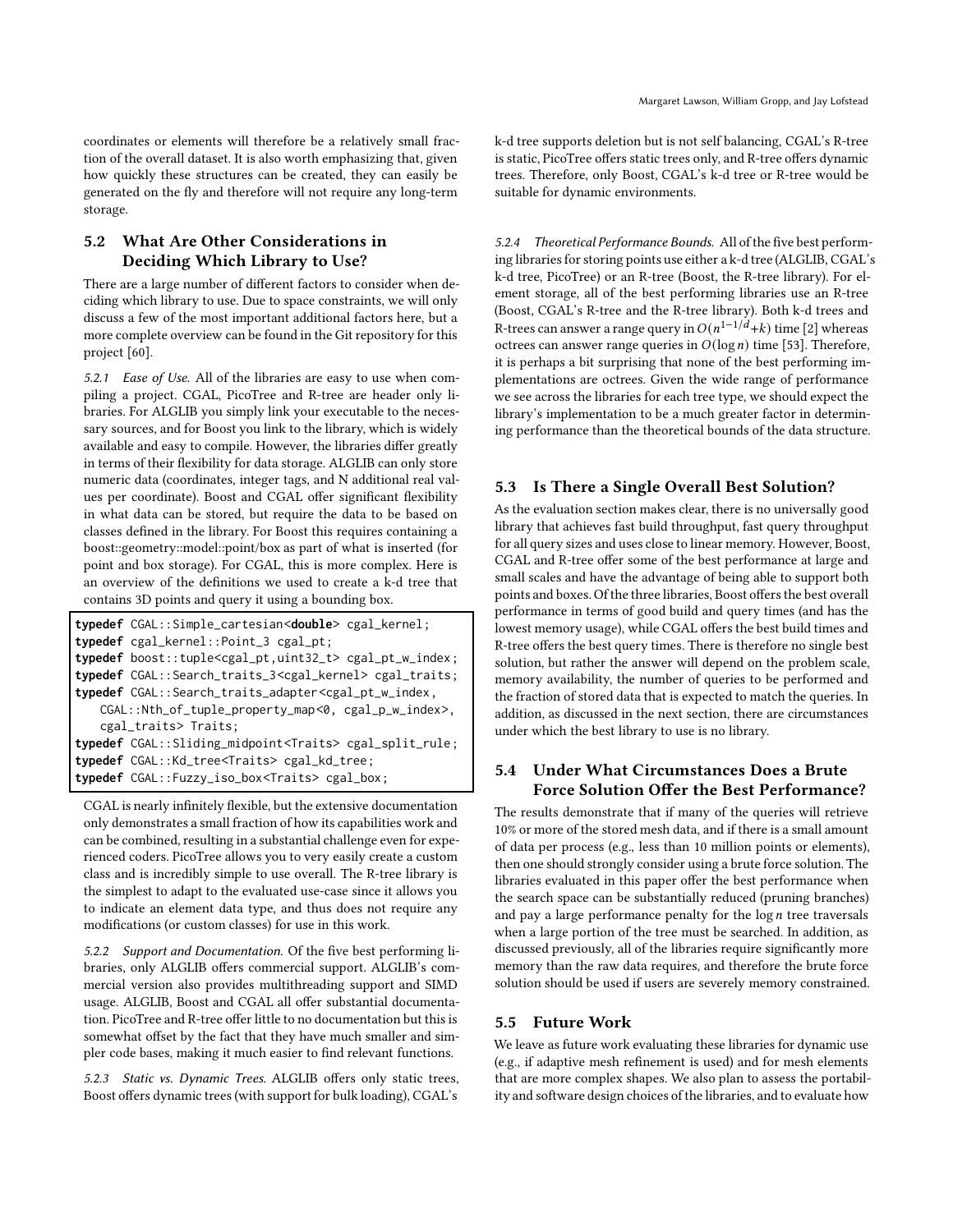the use of different architectures affects the evaluation results. Finally, we plan to evaluate libraries for languages other than C and  $C_{++}$ .

#### ACKNOWLEDGEMENTS

This paper describes objective technical results and analysis. Any subjective views or opinions that might be expressed in the paper do not necessarily represent the views of the U.S. Department of Energy or the United States Government.

Sandia National Laboratories is a multimission laboratory managed and operated by National Technology and Engineering Solutions of Sandia, LLC, a wholly owned subsidiary of Honeywell International, Inc., for the U.S. Department of Energy's National Nuclear Security Administration under contract DE-NA0003525.

Margaret Lawson acknowledges support from the United States Department of Energy through the Computational Sciences Graduate Fellowship (DOE CSGF) under grant number: DE- SC0020347.

This work was supported in part by the State of Illinois.

#### REFERENCES

- <span id="page-10-25"></span>[1] 2020. Massif: a heap profiler. Retrieved Jan 20, 2021 from <https://www.valgrind.org/docs/manual/ms-manual.html>
- <span id="page-10-9"></span>[2] Pankaj K Agarwal. 1996. Range Searching. Technical Report. DUKE UNIV DURHAM NC DEPT OF COMPUTER SCIENCE.
- <span id="page-10-4"></span>[3] Ablimit Aji, Fusheng Wang, and Joel H Saltz. 2012. Towards building a high performance spatial query system for large scale medical imaging data. In Proceedings of the 20th international conference on advances in geographic information systems. 309–318.
- <span id="page-10-14"></span>[4] Vasco Amaral, Beatriz Norberto, Miguel Goulão, Marco Aldinucci, Siegfried Benkner, Andrea Bracciali, Paulo Carreira, Edgars Celms, Luís Correia, Clemens Grelck, et al. 2020. Programming languages for data-Intensive HPC applications: A systematic mapping study. Parallel Comput. 91 (2020), 102584.<br>
[5] Anon. 2020. KdTree. Retrieved January 20, 2021 from
- <span id="page-10-18"></span>Retrieved January 20, 2021 from <https://github.com/G3tupup/KdTree>
- <span id="page-10-16"></span>[6] Sunil Arya and DM Mount. 1998. ANN: library for approximate nearest neighbor searching. In Proceedings of IEEE CGC Workshop on Computational Geometry, Providence, RI.
- <span id="page-10-2"></span>[7] Matthew F Barone, Jaideep Ray, and Stefan Domino. 2021. Feature Selection, Clustering, and Prototype Placement for Turbulence Data Sets. In AIAA Scitech 2021 Forum. 1750.
- <span id="page-10-20"></span>[8] Jens Behley, Volker Steinhage, and Armin B. Cremers. 2015. Efficient Radius Neighbor Seach in Three-dimensional Point Clouds. In Proc. of the IEEE International Conference on Robotics and Automation (ICRA).
- <span id="page-10-12"></span>[9] Jon Louis Bentley. 1975. Multidimensional binary search trees used for associative searching. Commun. ACM 18, 9 (1975), 509–517.
- <span id="page-10-10"></span>[10] Jon Louis Bentley and Hermann A. Maurer. 1980. Efficient worst-case data structures for range searching. Acta Informatica 13, 2 (1980), 155–168.
- <span id="page-10-3"></span>[11] M Betoule, J Marriner, N Regnault, J-C Cuillandre, P Astier, J Guy, C Balland, P El Hage, D Hardin, R Kessler, et al. 2013. Improved photometric calibration of the SNLS and the SDSS supernova surveys. Astronomy & Astrophysics 552 (2013), A124.
- <span id="page-10-0"></span>[12] Johanna Beyer, Ali Al-Awami, Narayanan Kasthuri, Jeff W Lichtman, Hanspeter Pfister, and Markus Hadwiger. 2013. ConnectomeExplorer: Queryguided visual analysis of large volumetric neuroscience data. IEEE transactions on visualization and computer graphics 19, 12 (2013), 2868–2877.
- <span id="page-10-1"></span>[13] Michael Beynon, Renato Ferreira, Tahsin Kurc, Alan Sussman, and Joel Saltz. 2000. DataCutter: Middleware for filtering very large scientific datasets on archival storage systems. In IEEE Symposium on Mass Storage Systems. 119– 134.
- <span id="page-10-19"></span>[14] Jose Luis Blanco and Pranjal Kumar Rai. 2014. nanoflann: a C++ header-only fork of FLANN, a library for Nearest Neighbor (NN) wih KD-trees. Retrieved Jan 20, 2021 from<https://github.com/jlblancoc/nanoflann>
- <span id="page-10-15"></span>[15] Sergey Bochkanov and Vladimir Bystritsky. 2011. ALGLIB-a cross-platform numerical analysis and data processing library. ALGLIB Project. Novgorod, Russia (2011).
- <span id="page-10-22"></span>[16] Sylvain Bougerel. 2017. Spatial C++ Library. Retrieved Jan 20, 2021 from <http://spatial.sourceforge.net/index.html>
- <span id="page-10-7"></span>[17] Peer-Timo Bremer, Gunther Weber, Julien Tierny, Valerio Pascucci, Marc Day, and John Bell. 2010. Interactive exploration and analysis of large-scale simulations using topology-based data segmentation. IEEE Transactions on Visualization and Computer Graphics 17, 9 (2010), 1307–1324.
- <span id="page-10-21"></span>[18] Jonathan Broere. 2021. PicoTree. Retrieved Jan 20, 2021 from
- <span id="page-10-17"></span>[https://github.com/Jaybro/pico\\_tree](https://github.com/Jaybro/pico_tree)<br>J. Frederico Carvalho. 2020. *KDTree*. [19] J. Frederico Carvalho. 2020. KDTree. Retrieved Jan 20, 2021 from <https://github.com/crvs/KDTree>
- <span id="page-10-11"></span>[20] Bernard Chazelle. 1990. Lower bounds for orthogonal range searching: I. the reporting case. Journal of the ACM (JACM) 37, 2 (1990), 200-212.
- <span id="page-10-5"></span>[21] Hsuan-Te Chiu, Jerry Chou, Venkat Vishwanath, and Kesheng Wu. 2015. Inmemory query system for scientific datasets. In 2015 IEEE 21st International Conference on Parallel and Distributed Systems (ICPADS). IEEE, 362–371.
- <span id="page-10-23"></span>[22] Piero Colli Franzone, Luca F Pavarino, and Simone Scacchi. 2018. A numerical study of scalable cardiac electro-mechanical solvers on HPC architectures. Frontiers in physiology 9 (2018), 268.
- <span id="page-10-8"></span>[23] Gao Cong and Christian S Jensen. 2016. Querying geo-textual data: Spatial keyword queries and beyond. In Proceedings of the 2016 International Conference on Management of Data. 2207–2212.
- <span id="page-10-6"></span>[24] Ekin D Cubuk, Samuel Stern Schoenholz, Jennifer M Rieser, Brad Dean Malone, Joerg Rottler, Douglas J Durian, Efthimios Kaxiras, and Andrea J Liu. 2015. Identifying structural flow defects in disordered solids using machine-learning methods. Physical review letters 114, 10 (2015), 108001.
- <span id="page-10-24"></span>[25] J Cummings, A Pankin, N Podhosrzki, G Park, S Ku, R Barreto, S Klasky, CS Chang, H Strauss, L Sugiyama, et al. 2008. Plasma edge kinetic-MHD modeling in tokamaks using Kepler workflow for code coupling, data management and visualization. Communications in Computational Physics 4, 3 (2008), 675–702.
- <span id="page-10-13"></span>[26] Matheus A de Oliveira, Marcelo de M Menezes, Salles VG de Magalhaes, Bruno F Coelho, and Viçosa Campus da UFV. 2020. Evaluating the usage of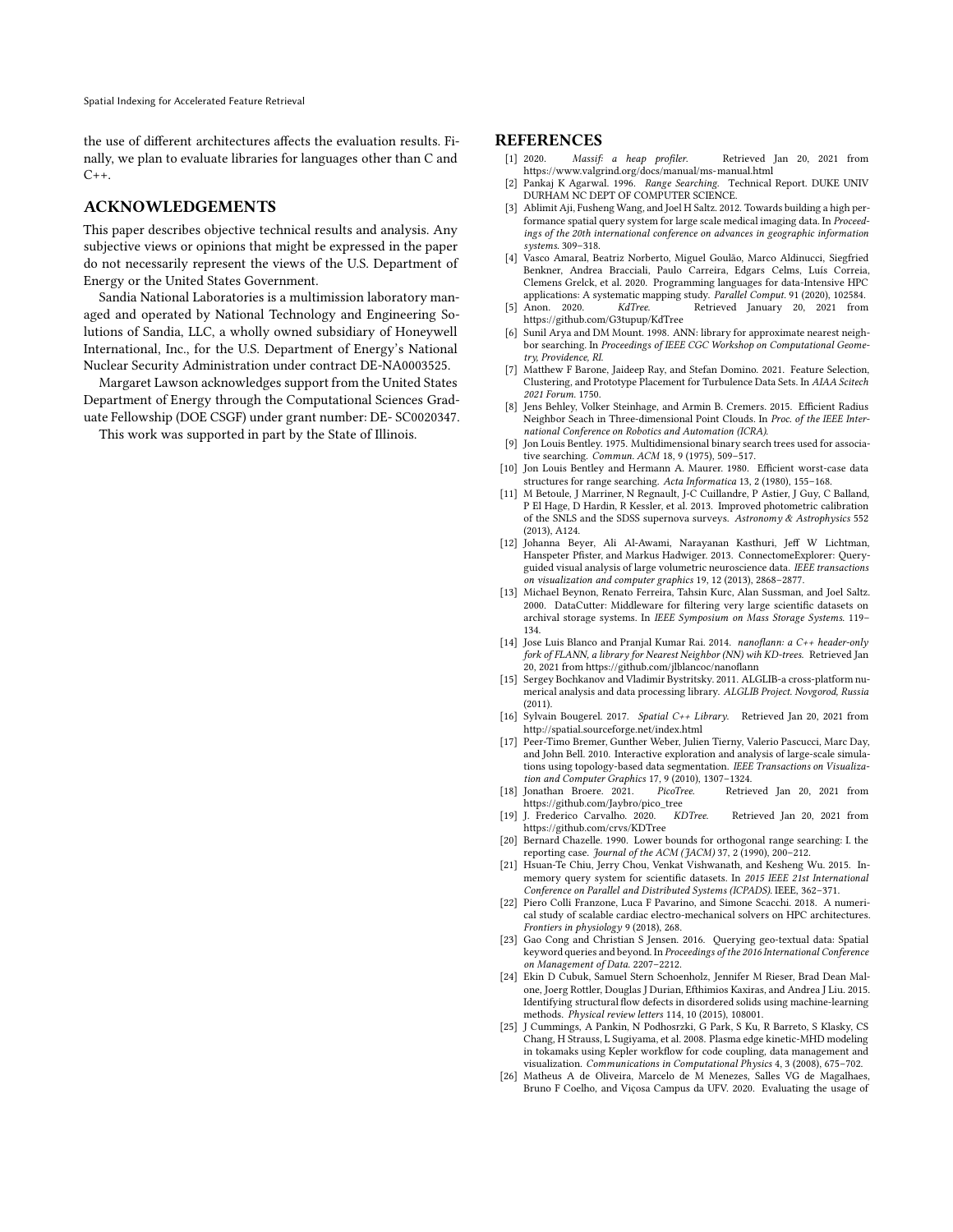- <span id="page-11-12"></span>[27] Murat Demirbas and Hakan Ferhatosmanoglu. 2003. Peer-to-peer spatial queries in sensor networks. In Proceedings Third International Conference on Peer-to-Peer Computing (P2P2003). IEEE, 32-39.<br>[28] Jörg Dietrich. 2013. libkdtree. Re
- <span id="page-11-37"></span>Retrieved Jan 20, 2021 from <https://github.com/joergdietrich/libkdtree>
- <span id="page-11-41"></span>[29] Stefan P. Domino, Philip Sakievich, and Matthew Barone. 2019. An assessment of atypical mesh topologies for low-Mach large-eddy simulation. Computers & Fluids 179 (2019), 655–669.<https://doi.org/10.1016/j.compfluid.2018.12.002>
- <span id="page-11-14"></span>[30] Max J. Egenhofer. 1994. Spatial SQL: A query and presentation language. IEEE Transactions on knowledge and data engineering 6, 1 (1994), 86–95.
- <span id="page-11-13"></span>[31] Ahmed Eldawy and Mohamed F Mokbel. 2015. Spatialhadoop: A mapreduce framework for spatial data. In 2015 IEEE 31st international conference on Data Engineering. IEEE, 1352–1363.
- <span id="page-11-28"></span>[32] Jan Elseberg, Stéphane Magnenat, Roland Siegwart, and Andreas Nüchter. 2012. Comparison of nearest-neighbor-search strategies and implementations for efficient shape registration. Journal of Software Engineering for Robotics 3, 1 (2012), 2–12.
- <span id="page-11-33"></span>[33] Andreas Fabri and Sylvain Pion. 2009. CGAL: The Computational Geometry Algorithms Library.In Proceedings of the 17th ACM SIGSPATIAL International Conference on Advances in Geographic Information Systems (Seattle, Washington) (GIS '09). Association for Computing Machinery, New York, NY, USA, 538–539. <https://doi.org/10.1145/1653771.1653865>
- <span id="page-11-42"></span>[34] Saber Feki and Edgar Gabriel. 2008. Incorporating historic knowledge into a communication library for self-optimizing high performance computing applications. In 2008 Second IEEE International Conference on Self-Adaptive and Self-Organizing Systems. IEEE, 265–274.
- <span id="page-11-20"></span>[35] Luca Formaggia. 1999. Data structures for unstructured mesh generation. (1999).
- <span id="page-11-43"></span>[36] Edgar Gabriel, Saber Feki, Katharina Benkert, and Michael M Resch. 2010. Towards performance portability through runtime adaptation for highperformance computing applications. Concurrency and Computation: Practice and Experience 22, 16 (2010), 2230–2246.
- [37] Hormozd Gahvari, Allison H Baker, Martin Schulz, Ulrike Meier Yang, Kirk E Jordan, and William Gropp. 2011. Modeling the performance of an algebraic multigrid cycle on HPC platforms. In Proceedings of the international conference on Supercomputing. 172–181.
- <span id="page-11-44"></span>[38] Marta Garcia-Gasulla, Filippo Mantovani, Marc Josep-Fabrego, Beatriz Eguzkitza, and Guillaume Houzeaux. 2020. Runtime mechanisms to survive new HPC architectures: a use case in human respiratory simulations. The International Journal of High Performance Computing Applications 34, 1 (2020), 42–56.
- <span id="page-11-22"></span>[39] Yván J García R, Mario A López, and Scott T Leutenegger. 1998. A greedy algorithm for bulk loading R-trees. In Proceedings of the 6th ACM international symposium on Advances in geographic information systems. 163–164.
- <span id="page-11-32"></span>[40] Barend Gehrels, Bruno Lalande, Mateusz Loskot, Adam Wulkiewicz, Menelaos Karavelas, and Vissarion Fisikopoulos. 2020. Geometry. Retrieved Jan 20, 2021 from [https://www.boost.org/doc/libs/1\\_75\\_0/libs/geometry/doc/html/index.html](https://www.boost.org/doc/libs/1_75_0/libs/geometry/doc/html/index.html)
- <span id="page-11-11"></span>[41] Christian Godenschwager, Florian Schornbaum, Martin Bauer, Harald Köstler, and Ulrich Rüde. 2013. A framework for hybrid parallel flow simulations with a trillion cells in complex geometries. In Proceedings of the International Conference on High Performance Computing, Networking, Storage and Analysis. 1–12.
- <span id="page-11-3"></span>[42] Luke Gosink, John Anderson, Wes Bethel, and Kenneth Joy. 2007. Variable interactions in query-driven visualization. IEEE Transactions on Visualization and Computer Graphics 13, 6 (2007), 1400–1407.
- <span id="page-11-6"></span>[43] Luke J Gosink, Christoph Garth, John C Anderson, E Wes Bethel, and Kenneth I Joy. 2010. An application of multivariate statistical analysis for query-driven visualization. IEEE Transactions on Visualization and Computer Graphics 17, 3 (2010), 264–275.
- <span id="page-11-7"></span>[44] Philip Graff, Farhan Feroz, Michael P Hobson, and Anthony Lasenby. 2014. SKYNET: an efficient and robust neural network training tool for machine learning in astronomy. Monthly Notices of the Royal Astronomical Society 441, 2 (2014), 1741–1759.
- <span id="page-11-39"></span>[45] Melinda Green and Greg Douglas. 2004. R-Trees.
- <span id="page-11-15"></span>[46] Ralf Hartmut Güting. 1994. An introduction to spatial database systems. the VLDB Journal 3, 4 (1994), 357–399.
- <span id="page-11-21"></span>[47] Antonin Guttman. 1984. R-trees: A dynamic index structure for spatial searching. In Proceedings of the 1984 ACM SIGMOD international conference on Management of data. 47–57.
- <span id="page-11-38"></span>[48] Marios Hadjieleftheriou. 2015. LibSpatialIndex.
- <span id="page-11-16"></span>[49] Marios Hadjieleftheriou, George Kollios, Petko Bakalov, and Vassilis J Tsotras. 2005. Complex spatio-temporal pattern queries. In VLDB, Vol. 5. 877–888.
- <span id="page-11-1"></span>[50] Hans Hinterberger, Kathrin Anne Meier, and Hans Gilgen. 1994. Spatial data reallocation based on multidimensional range queries. a contribution to data management for the earth sciences. In Seventh International Working Conference on Scientific and Statistical Database Management. IEEE, 228–239.
- <span id="page-11-10"></span>[51] G Houzeaux, R de la Cruz, and M Vázquez. 2011. Parallel uniform mesh subdivision in alya. Partnership for Advanced Computing in Europe, Available on-line

at www. prace-ri. eu (2011).

- <span id="page-11-45"></span>[52] Ming-Chen Hsu, Ido Akkerman, and Yuri Bazilevs. 2011. High-performance computing of wind turbine aerodynamics using isogeometric analysis. Computers & Fluids 49, 1 (2011), 93–100.
- <span id="page-11-19"></span>[53] Chris L Jackins and Steven L Tanimoto. 1980. Oct-trees and their use in representing three-dimensional objects. Computer Graphics and Image Processing 14, 3 (1980), 249–270.
- <span id="page-11-17"></span>[54] H Vi Jagadish. 1990. Spatial search with polyhedra. In Proceedings. Sixth International Conference on Data Engineering. IEEE Computer Society, 311–312.
- <span id="page-11-35"></span>[55] Matthew B Kennel. 2004. KDTREE 2: Fortran 95 and C++ software to efficiently search for near neighbors in a multi-dimensional Euclidean space. arXiv:physics/0408067 (2004).
- <span id="page-11-24"></span>[56] Jinwoong Kim, Sul-Gi Kim, and Beomseok Nam. 2013. Parallel multidimensional range query processing with R-trees on GPU. J. Parallel and Distrib. Comput. 73, 8 (2013), 1195–1207.
- <span id="page-11-36"></span>[57] Martin F. Krafft. 2020. libkdtree. Retrieved Jan 20, 2021 from <https://github.com/nvmd/libkdtree>
- <span id="page-11-29"></span>[58] Ignacio Laguna, Ryan Marshall, Kathryn Mohror, Martin Ruefenacht, Anthony Skjellum, and Nawrin Sultana. 2019. A large-scale study of MPI usage in opensource HPC applications. In Proceedings of the International Conference for High Performance Computing, Networking, Storage and Analysis. 1–14.
- <span id="page-11-46"></span>[59] Aaditya G Landge, Valerio Pascucci, Attila Gyulassy, Janine C Bennett, Hemanth Kolla, Jacqueline Chen, and Peer-Timo Bremer. 2014. In-situ feature extraction of large scale combustion simulations using segmented merge trees. In SC'14: Proceedings of the International Conference for High Performance Computing, Networking, Storage and Analysis. IEEE, 1020–1031.
- <span id="page-11-40"></span>[60] Margaret Lawson. 2021. Benchmarking Suite for Range Tree Libraries. [https://github.com/mlawsonca/benchmarking\\_suite\\_range\\_searching\\_libraries](https://github.com/mlawsonca/benchmarking_suite_range_searching_libraries)
- <span id="page-11-23"></span>[61] Scott T Leutenegger, Mario A Lopez, and Jeffrey Edgington. 1997. STR: A simple and efficient algorithm for R-tree packing. In Proceedings 13th International Conference on Data Engineering. IEEE, 497–506.
- <span id="page-11-4"></span>[62] Yanhui Liang, Hoang Vo, Ablimit Aji, Jun Kong, and Fusheng Wang. 2016. Scalable 3d spatial queries for analytical pathology imaging with mapreduce. In Proceedings of the 24th ACM SIGSPATIAL International Conference on Advances in Geographic Information Systems. 1–4.
- <span id="page-11-5"></span>[63] Yanhui Liang, Hoang Vo, Jun Kong, and Fusheng Wang. 2017. ispeed: an effi-cient in-memory based spatial query system for large-scale 3d data with complex structures. In Proceedings of the 25th ACM SIGSPATIAL International Conference on Advances in Geographic Information Systems. 1–10.
- <span id="page-11-8"></span>[64] Yunjie Liu, Evan Racah, Joaquin Correa, Amir Khosrowshahi, David Lavers, Kenneth Kunkel, Michael Wehner, William Collins, et al. 2016. Application of deep convolutional neural networks for detecting extreme weather in climate datasets. arXiv preprint arXiv:1605.01156 (2016).
- <span id="page-11-9"></span>[65] Yarden Livnat, Han-Wei Shen, and Christopher R Johnson. 1996. A near optimal isosurface extraction algorithm using the span space. IEEE transactions on Visualization and Computer Graphics 2, 1 (1996), 73–84.
- <span id="page-11-0"></span>[66] Jay Lofstead, Milo Polte, Garth Gibson, Scott Klasky, Karsten Schwan, Ron Oldfield, Matthew Wolf, and Qing Liu. 2011. Six degrees of scientific data: reading patterns for extreme scale science IO. In Proceedings of the 20th international symposium on High performance distributed computing (HPDC '11). ACM, 49– 60.<http://doi.acm.org/10.1145/1996130.1996139>
- <span id="page-11-2"></span>[67] Hao Lu, Sudip K Seal, Wei Guo, and John Poplawsky. 2017. Spherical Region Queries on Multicore Architectures. In Proceedings of the Seventh Workshop on Irregular Applications: Architectures and Algorithms. 1–4.
- <span id="page-11-25"></span>[68] Lijuan Luo, Martin DF Wong, and Lance Leong. 2012. Parallel implementation of R-trees on the GPU. In 17th Asia and South Pacific Design Automation Conference. IEEE, 353–358.
- <span id="page-11-47"></span>[69] Thomas Marrinan, Greg Eisenhauer, Matthew Wolf, Joseph A Insley, Silvio Rizzi, and Michael E Papka. 2019. Parallel streaming between heterogeneous HPC resources for real-time analysis. Journal of Computational Science 31 (2019), 163–171.
- <span id="page-11-18"></span>[70] Jiří Matoušek. 1994. Geometric range searching. ACM Computing Surveys (CSUR) 26, 4 (1994), 422–461.
- <span id="page-11-30"></span>[71] Kurt Mehlhorn and Stefan Näher. 1999. LEDA: A platform for combinatorial and geometric computing. Cambridge university press.
- <span id="page-11-34"></span>Marius Muja and David G Lowe. 2009. Fast approximate nearest neighbors with automatic algorithm configuration. VISAPP (1) 2, 331-340 (2009), 2
- <span id="page-11-48"></span>[73] Nicholas Nethercote and Julian Seward. 2007. Valgrind: a framework for heavyweight dynamic binary instrumentation. ACM Sigplan notices 42, 6 (2007), 89– 100.
- <span id="page-11-26"></span>[74] Cuong Nguyen and Philip J Rhodes. 2016. Accelerating range queries for largescale unstructured meshes. In 2016 IEEE International Conference on Big Data (Big Data). IEEE, 502–511.
- <span id="page-11-27"></span>[75] Zhila Nouri and Yi-Cheng Tu. 2018. GPU-based parallel indexing for concurrent spatial query processing. In Proceedings of the 30th International Conference on Scientific and Statistical Database Management. 1–12.
- <span id="page-11-31"></span>[76] Andreas Nüchter and K Lingemann. 2011. 3DTK-The 3D Toolkit. Retrieved Jan 20, 2021 from<http://slam6d.sourceforge.net>